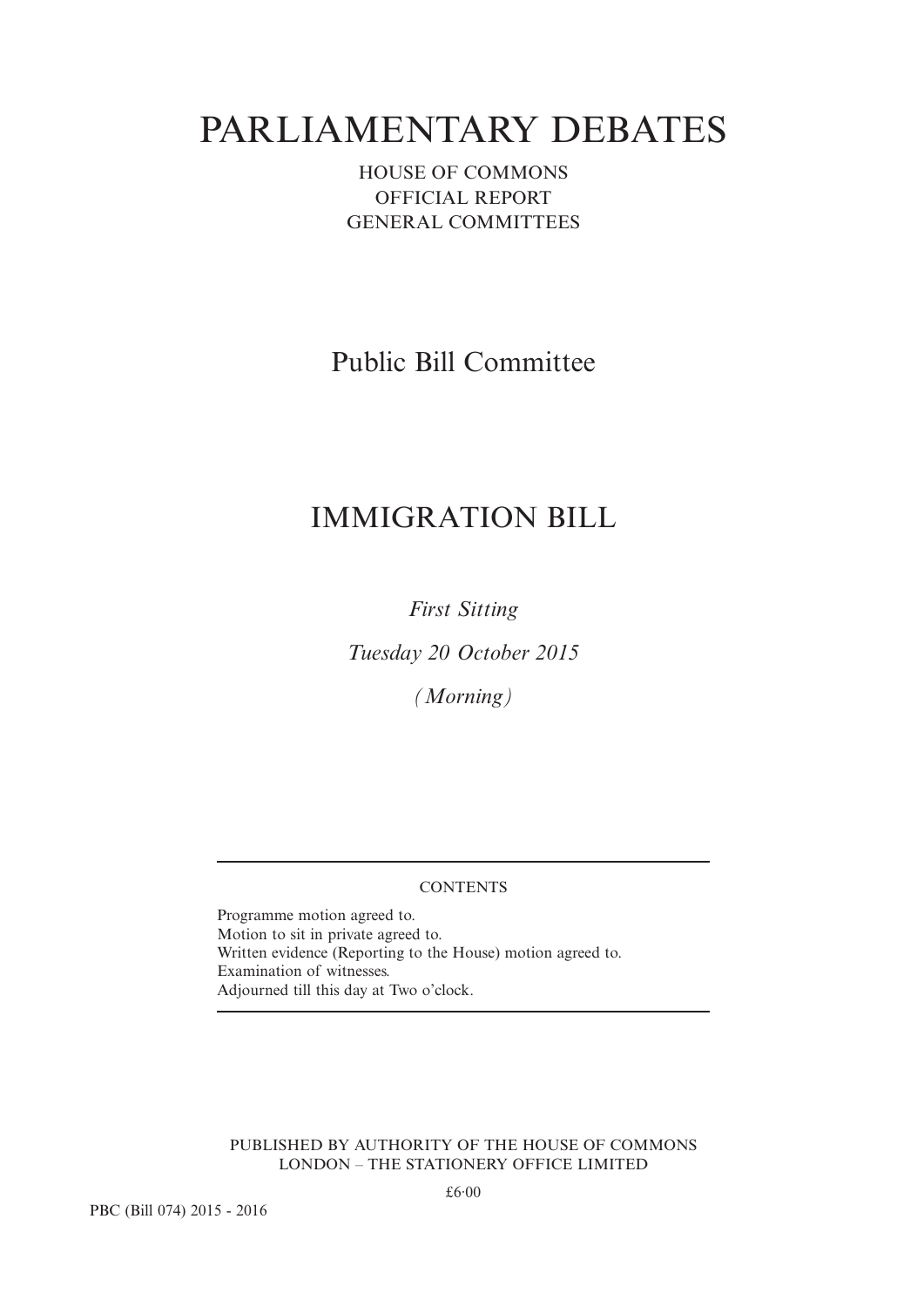No proofs can be supplied. Corrigenda slips may be published with Bound Volume editions. Corrigenda that Members suggest should be clearly marked in a copy of the report—not telephoned—and must be received in the Editor's Room, House of Commons,

**not later than**

**Saturday 24 October 2015**

STRICT ADHERENCE TO THIS ARRANGEMENT WILL GREATLY FACILITATE THE PROMPT PUBLICATION OF THE BOUND VOLUMES OF PROCEEDINGS IN GENERAL COMMITTEES

© Parliamentary Copyright House of Commons 2015 *This publication may be reproduced under the terms of the Open Parliament licence, which is published at www.parliament.uk/site-information/copyright/.*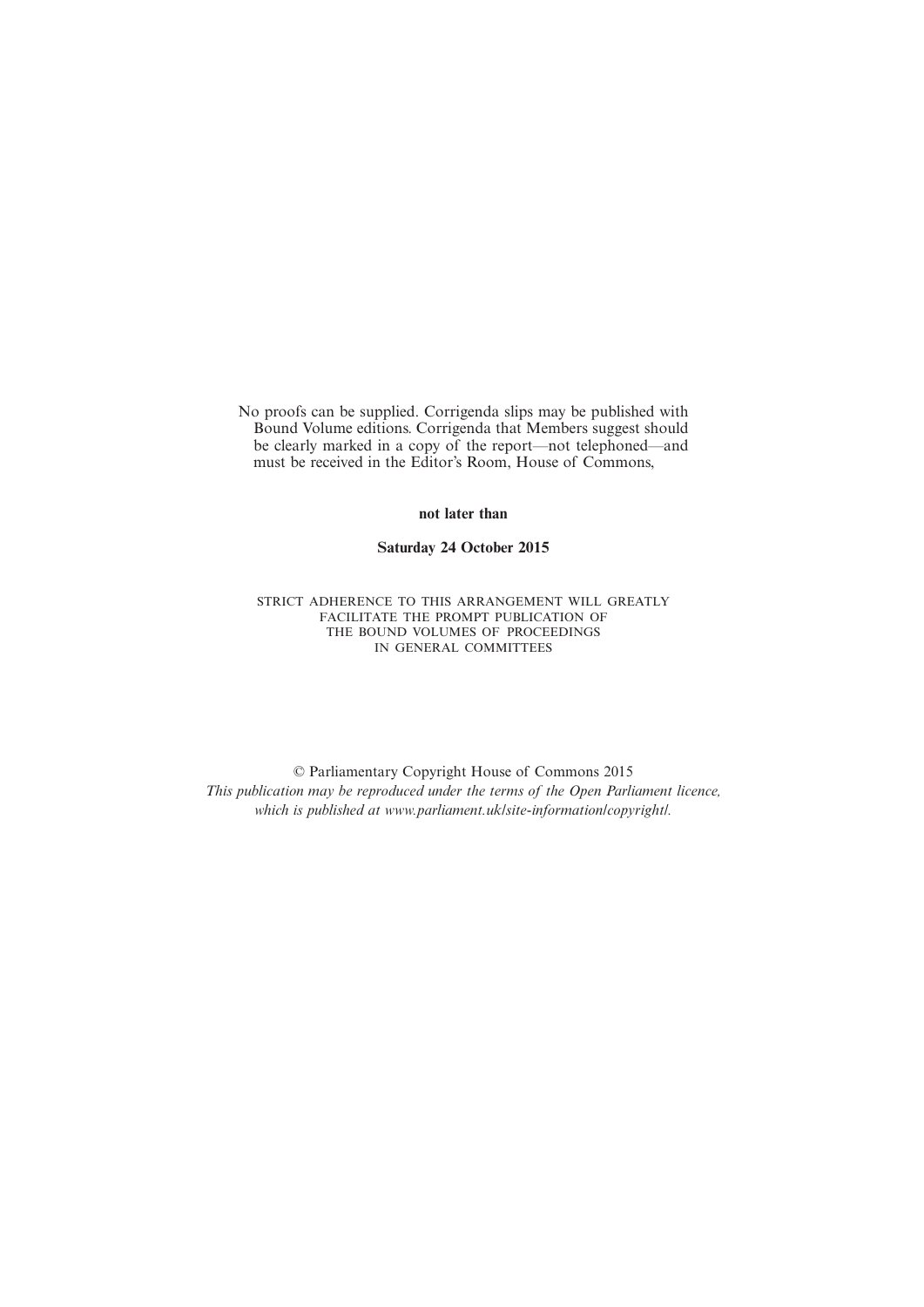#### **The Committee consisted of the following Members:**

*Chairs:* † MR PETER BONE, ALBERT OWEN

† Blomfield, Paul *(Sheffield Central)* (Lab) † Brokenshire, James *(Minister for Immigration)* Buckland, Robert *(Solicitor General)* † Champion, Sarah *(Rotherham)* (Lab) † Davies, Byron *(Gower)* (Con) † Davies, Mims *(Eastleigh)* (Con) † Elphicke, Charlie *(Lord Commissioner of Her Majesty's Treasury)* † Harris, Rebecca *(Castle Point)* (Con) † Hayman, Sue *(Workington)* (Lab) † Hoare, Simon *(North Dorset)* (Con)

† Hollern, Kate *(Blackburn)* (Lab)

- † Lewell-Buck, Mrs Emma *(South Shields)* (Lab)
- † McLaughlin, Anne *(Glasgow North East)* (SNP)
- † Newlands, Gavin *(Paisley and Renfrewshire North)* (SNP)
- † Smith, Chloe *(Norwich North)* (Con)
- † Starmer, Keir *(Holborn and St Pancras)* (Lab)
- † Tolhurst, Kelly *(Rochester and Strood)* (Con)
- † Whittaker, Craig *(Calder Valley)* (Con)

Marek Kubala, Joanna Welham, *Committee Clerks*

#### **† attended the Committee**

Witnesses

Judith Dennis, Policy Manager, Refugee Council

Mike Kaye, Co-ordinator, Still Human Still Here

John Wilkes, Chief Executive, Scottish Refugee Council

Professor Sir David Metcalf CBE, Chair, Migration Advisory Committee

Kevin Green, Chief Executive Officer, Recruitment and Employment Confederation

John Miley, Chair, National Association of Licensing and Enforcement Officers

Caroline Robinson, Policy Director, Focus on Labour Exploitation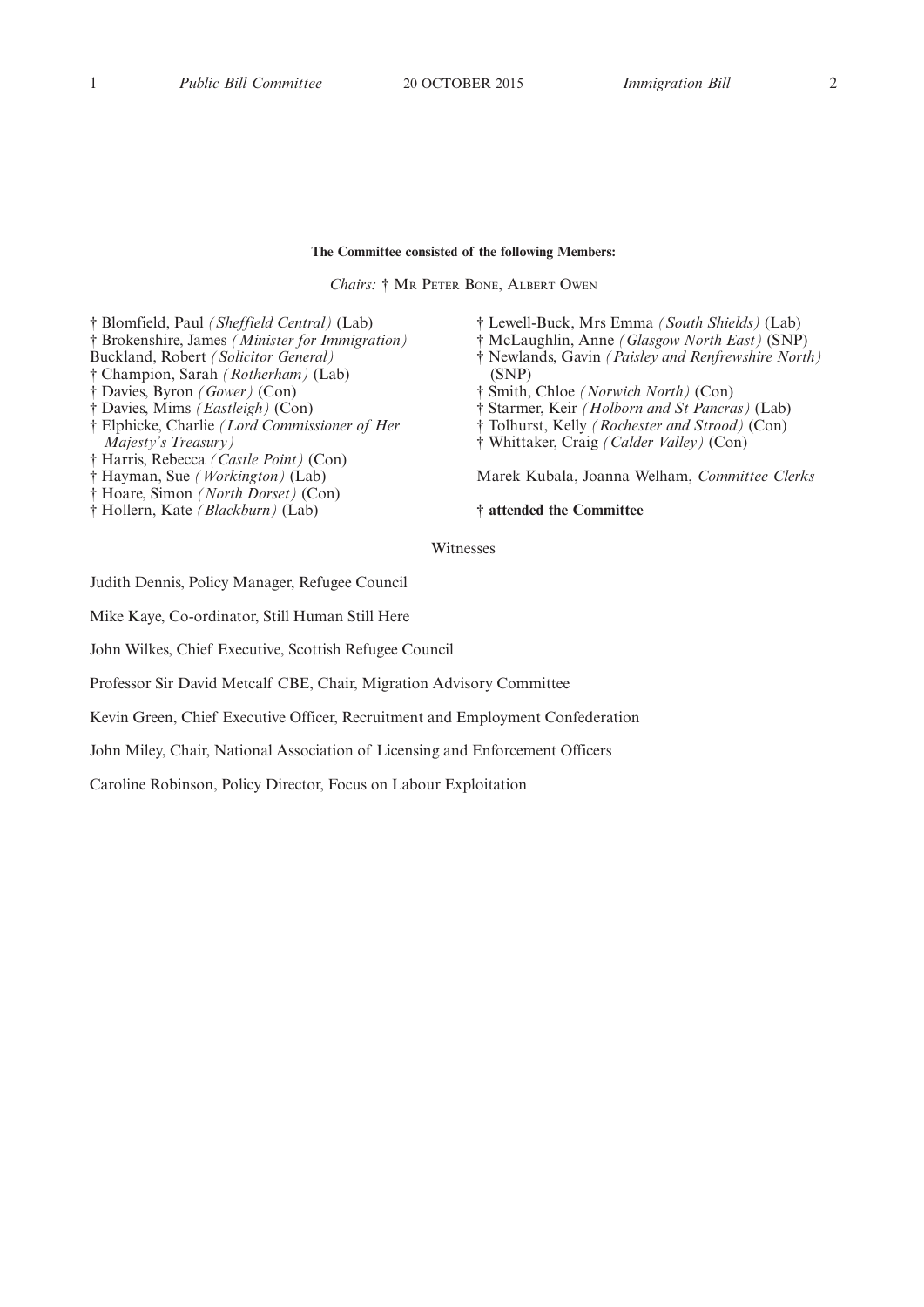### Public Bill Committee

*Tuesday 20 October 2015*

*(Morning)*

[MR PETER BONE *in the Chair*]

#### **Immigration Bill**

#### 9.30 am

**The Chair:** Before we begin, I have a few points to make. Please switch electronic devices to silent mode. For some reason I have never entirely understood, tea and coffee are not allowed during the sittings. Today we will first consider the programme motion on the amendment paper, then a motion to allow us to deliberate in private about our questions before our oral evidence sessions, and then a motion to enable the reporting of witnesses' evidence for publication. Given the time, to allow us most time for cross-examining witnesses I hope that we will be able to take the motions formally.

*Ordered,*

That—

(1) the Committee shall (in addition to its first meeting at 9.30 am on Tuesday 20 October) meet—

(a) at 2.00 pm on Tuesday 20 October;

(b) at 11.30 am and 2.00 pm on Thursday 22 October;

(c) at 9.30 am and 2.00 pm on Tuesday 27 October;

(d) at 11.30 am and 2.00 pm on Thursday 29 October;

(e) at 9.30 am and 2.00 pm on Tuesday 3 November;

(f) at 11.30 am and 2.00 pm on Thursday 5 November;

(g) at 9.30 am and 2.00 pm on Tuesday 10 November;

(h) at 9.30 am and 2.00 pm on Tuesday 17 November;

(2) the Committee shall hear oral evidence in accordance with the following Table:

|  | ш |  |
|--|---|--|
|--|---|--|

| Date                  | Time                                         | Witness                                                                                                                                             |
|-----------------------|----------------------------------------------|-----------------------------------------------------------------------------------------------------------------------------------------------------|
| Tuesday<br>20 October | Until no<br>later than<br>$10.15 \text{ am}$ | Still Human, Still Here; the Refugee<br>Council; Scottish Refugee Council                                                                           |
| Tuesday<br>20 October | Until no<br>later than<br>$10.45$ am         | The Migration Advisory Committee                                                                                                                    |
| Tuesday<br>20 October | Until no<br>later than<br>11.25 am           | The Recruitment and Employment<br>Confederation; the National Association<br>of Licensing and Enforcement Officers;<br>Focus on Labour Exploitation |
| Tuesday<br>20 October | Until no<br>later than<br>$2.30 \text{ pm}$  | The Confederation of British Industry                                                                                                               |
| Tuesday<br>20 October | Until no<br>later than<br>$3.00 \text{ pm}$  | Migration Watch UK                                                                                                                                  |
| Tuesday<br>20 October | Until no<br>later than<br>3.45 pm            | National Landlords Association; the<br>Residential Landlords Association; the<br><b>British Bankers Association</b>                                 |
| Tuesday<br>20 October | Until no<br>later than<br>$4.15 \text{ pm}$  | The Metropolitan Police; Sandwell<br>Metropolitan Borough Council                                                                                   |

| Date                   | Time                                        | Witness                                                                                                                                        |
|------------------------|---------------------------------------------|------------------------------------------------------------------------------------------------------------------------------------------------|
| Tuesday<br>20 October  | Until no<br>later than<br>$5.00 \text{ pm}$ | The Children's Society; Coram<br>Children's Legal Centre; the Office of<br>the Children's Commissioner                                         |
| Thursday<br>22 October | Until no<br>later than<br>$1.00 \text{ pm}$ | The Immigration Law Practitioners'<br>Association; Manjit Gill O.C., Colin<br>Yeo, barrister; the Detention Forum;<br>Migrants' Rights Network |
| Thursday<br>22 October | Until no<br>later than<br>$2.45 \text{ pm}$ | The Local Government Association:<br>the Association of Directors of<br>Children's Services                                                    |
| Thursday<br>22 October | Until no<br>later than<br>$3.30 \text{ pm}$ | The UNHCR; the British Red Cross                                                                                                               |
| Thursday<br>22 October | Until no<br>later than<br>4.30 pm           | The Joint Council for the Welfare of<br>Immigrants; Amnesty International;<br>the Equality and Human Rights<br>Commission; Liberty             |

(3) proceedings on consideration of the Bill in Committee shall be taken in the following order: Clauses 1 to 10; Schedule 1; Clause 11; Schedule 2; Clauses 12 to 18; Schedule 3; Clauses 19 to 27; Schedule 4; Clauses 28 and 29; Schedule 5; Clauses 30 to 34; Schedule 6; Clause 35; Schedule 7; Clause 36; Schedule 8; Clauses 37 to 50; Schedule 9; new Clauses; new Schedules; Clauses 51 to 56; remaining proceedings on the Bill;

(4) the proceedings shall (so far as not previously concluded) be brought to a conclusion at 5.00 pm on Tuesday 17 November.—*(James Brokenshire.)*

**The Chair:** On the basis of the programme motion, the deadline for amendments to be considered on 27 October, when the Committee will begin line-by-line scrutiny of the Bill, is the rise of the House on Thursday 22 October.

#### *Resolved,*

That, at this and any subsequent meeting at which oral evidence is to be heard, the Committee shall sit in private until the witnesses are admitted.—*(James Brokenshire.)*

*Resolved,*

That, subject to the discretion of the Chair, any written evidence received by the Committee shall be reported to the House for publication.—*(James Brokenshire.)*

**The Chair:**Copies of written evidence that the Committee receives will be made available in the Committee Room. We will now go into private session to discuss our lines of questioning, so anyone who should not be here should now please go.

9.31 am

*The Committee deliberated in private.*

#### **Examination of Witnesses**

Judith Dennis, Mike Kaye and John Wilkes gave evidence.

#### 9.36 am

**The Chair:** We will now hear oral evidence from Still Human Still Here, the Refugee Council and the Scottish Refugee Council. Before calling the first Member to ask a question, I remind all Members that questions should be limited to matters within the scope of the Bill and that we must stick to the timings in the programme motion that the Committee has agreed. For this session, we have until 10.15 am. Welcome to our witnesses; will you please introduce yourselves for the record?

*Mike Kaye:* I am Mike Kaye, the advocacy manager for Still Human Still Here.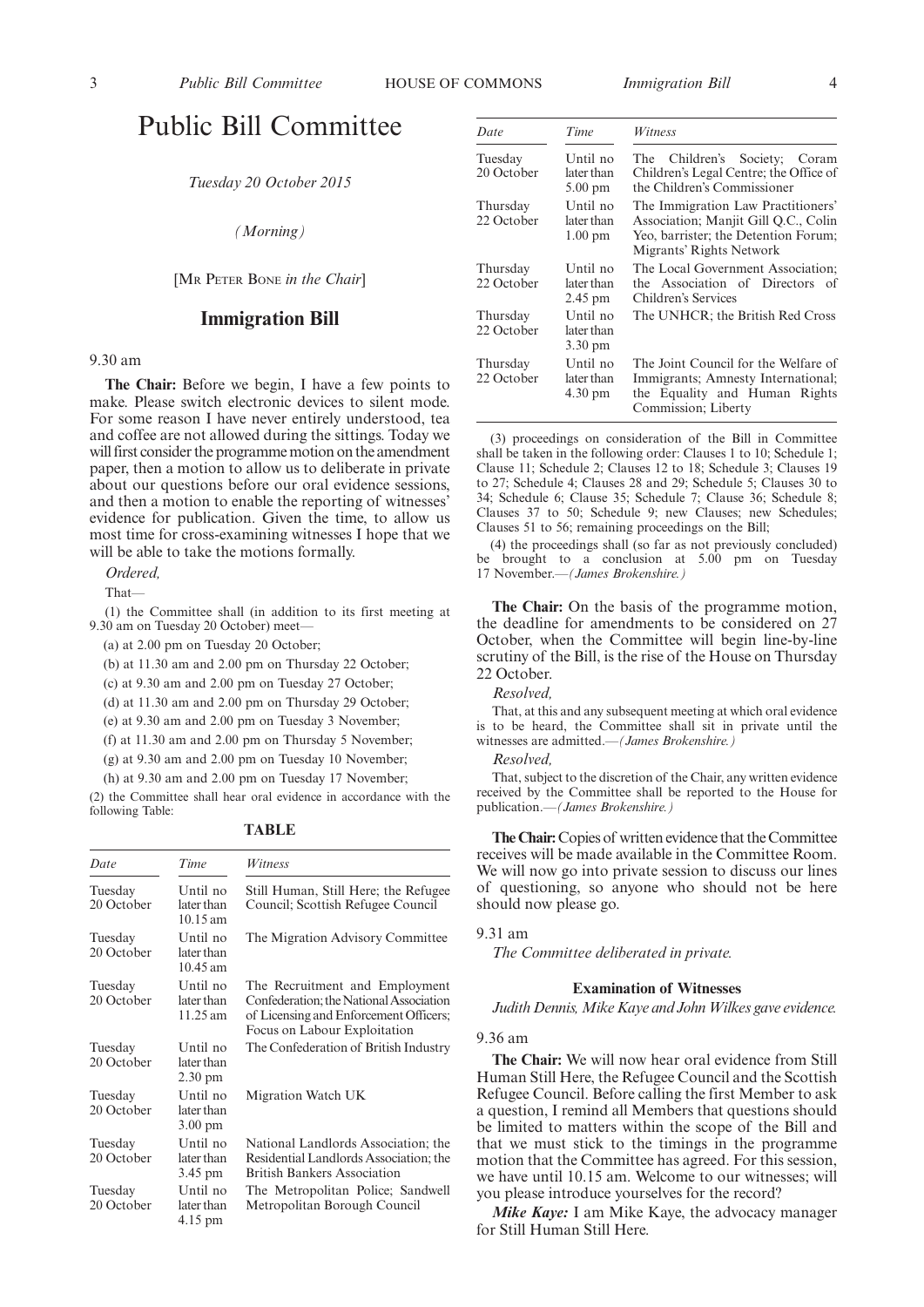*Judith Dennis:* I am Judith Dennis, policy manager at the Refugee Council.

*John Wilkes:* I am John Wilkes, the chief executive of the Scottish Refugee Council.

**Q1 Keir Starmer** (Holborn and St Pancras) (Lab): It is a pleasure to serve under your chairmanship, Mr Bone. This question is directed to Judith Dennis and Mike Kaye in the first instance. You have both expressed concern about the adverse consequences of the provisions on the removal of support in the Bill. Will you tell the Committee what, in headline terms, your concerns are? You have also expressed a concern that the provisions will fail to further the Government's stated aim, so as well as the adverse consequences, will you outline how, if at all, the Bill will support the Government's stated aim?

*Judith Dennis:* We think that the Bill is incompatible with the processes for families to engage with the Home Office if they want to return or have come to the end of the asylum process—these measures would not be compatible with that. The Bill will shift responsibility to local authority children's services, which have a duty to support children in need. We do not think that it will achieve the desired outcome, partly because families will inevitably lose touch with the Home Office—there will be no incentive for them to keep engaging with the Home Office to try to resolve their situation. Indeed, when a similar measure was piloted in the past, that is what happened. Mike can probably talk more about the impact on individuals.

*Mike Kaye:* To take up that point, one of the Bill's goals is to encourage the departure of refused asylum seekers with no lawful right to remain. Members of the Committee should be in no doubt that the Bill will not increase voluntary returns or forced removals. You do not need to take my word for that. We already have on the books section 9 of the Asylum and Immigration (Treatment of Claimants, etc.) Act 2004, which allows these very measures to be put in place. The Home Office's own review of a pilot carried out in 2005 found that a third of families absconded. The review compared the pilot with a control group of people who continued to be supported, and the number of people who absconded in the pilot was double that in the control group who were supported. The number of forced removals in the pilot was one family, as compared with nine in the control group. The Home Office's conclusion was that it did not significantly increase voluntary returns and that it should not be used as a blanket policy. It is ironic, therefore, that 10 years on, we are trying to implement the very policy that did not work beforehand. You only have to look at other reviews that have been carried out, where Home Office staff have said, "You should keep refused asylum seekers supported because it allows them to be removed", yet the Home Office is ignoring the advice of its own staff.

I have to say that this is really an abdication of immigration control—if Committee Members are concerned about immigration control, they should be concerned about this measure—but much worse, it is an abdication of responsibilities to children's welfare. Bear with me, and I will explain what the impact will be on the people affected. Asylum seekers generally do not have great health. You have people who have experienced torture or who have witnessed or had traumatic experiences.

The Royal College of Psychiatrists said that their mental health deteriorates on impact with the system. If they are pregnant, they are three times more likely to die than the general population—that is in general. The level of support that they are on, and most of them would be destitute, is £5 a day to meet the essential living needs of food, clothing, toiletries, transport and anything else. I am not saying that you will starve on £5 a day—you will not—but if you are on that for an extended period of time, it will have consequences for your health and wellbeing.

Currently, we have more than 3,500 asylum seekers waiting more than six months for an initial decision, and appeals are listed six months ahead. Now, if you get to the point where you cut that group off entirely from support, their health will deteriorate much faster than that of the general population. It will cause and exacerbate existing health problems. You only have to look at some of the serious case reviews from the last few years, where asylum-seeking mothers have died from health issues. Those serious case reviews have found that the removal of support was one of the exacerbating factors, so we should be in no doubt that this will have very serious consequences.

**Q2 Keir Starmer:** You have mentioned the adverse consequences and the number of families in the pilot, some years ago, who disappeared off the radar. How does this compare with supported returns—family support in the return programme—in terms of achieving the Government's aim?

*Mike Kaye:* As I just mentioned, one of the aims is getting people to return home, and it is less effective once you remove support, because, as Home Office staff have said, when you do not know where someone is, it is that much more difficult to locate and remove them, so the absconding rate is double once you remove support. Even if asylum seekers wish to stay in contact, and there is no incentive for them to do so, it is very difficult once they become destitute, so this does not achieve the stated goal of trying to get people to return home at the end of the process.

**Q3 Keir Starmer:** Thank you. You have mentioned children and the impact on them on a number of occasions. Will you give a bit more detail on what the impact might be on local authorities if support is withdrawn for children that come within their area? How does that work and what might the consequences be for the local authority?

*Judith Dennis:* The local authority has a duty to all children in its area who are in need, so it will be obliged under that legislation to assess the needs of families and of those children, and to provide services accordingly. Of course, in this country, we are very proud of the Children Act in England and Wales, and the Children Acts in Scotland. We are under no illusion that local authorities will want to fulfil those duties and will want the Government to support them financially for that, but we can see from other families who have no recourse to public funds that local authorities are bearing the responsibility of providing for the children. Of course, if you are going to provide for the children, it is both morally and financially sensible to provide for the whole family, so we think there will be a great impact on local authorities.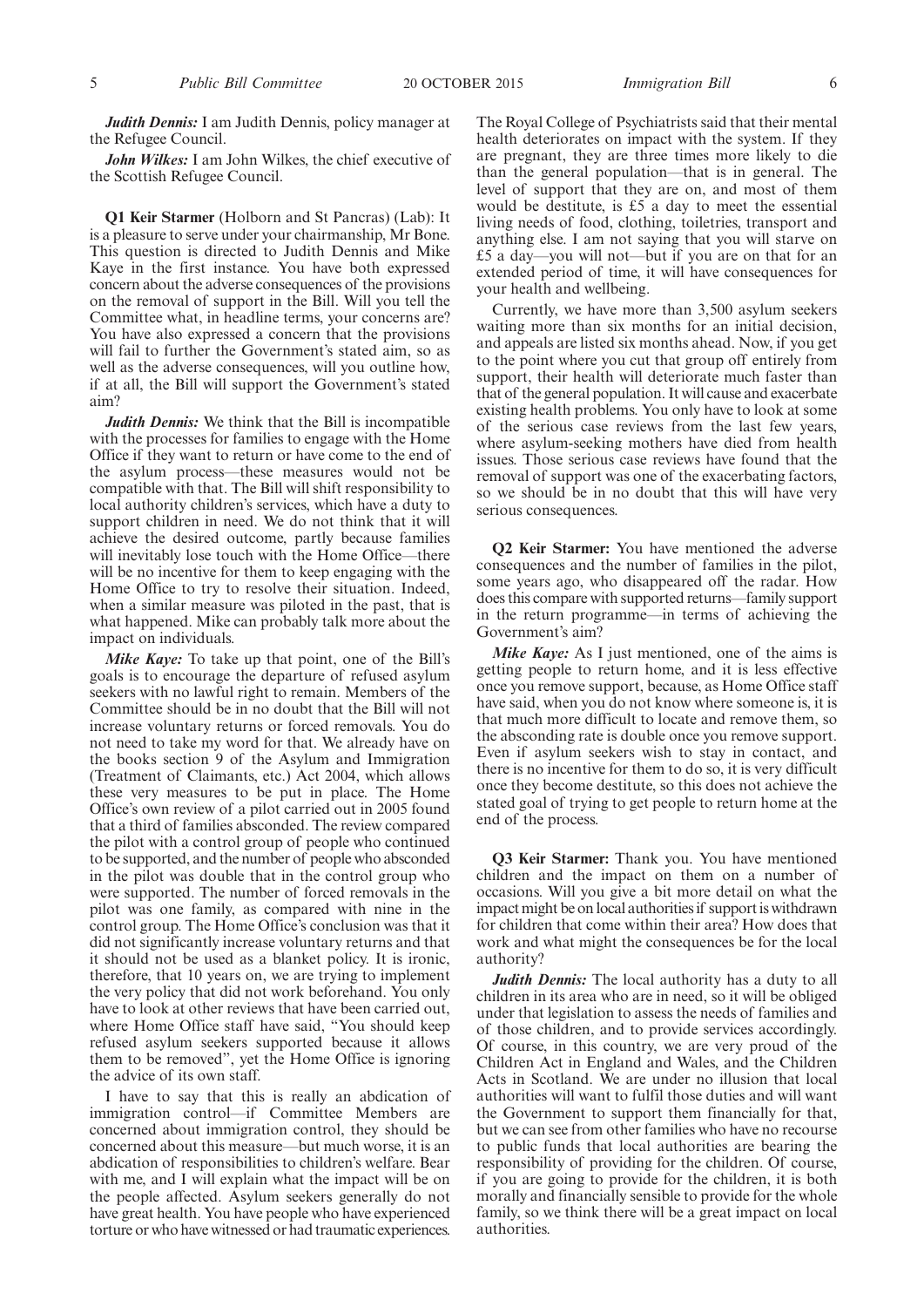**Q4 Keir Starmer:** Following up on that, you have mentioned finances. Are there circumstances in which you envisage that it will be necessary to remove a child from a family in order for support to be provided by the local authority?

*Judith Dennis:* That should only be done if there are concerns about the parenting, as with other families. It is not a principle of the Children Act that we remove children from their parents and carers if they are doing a perfectly fine job of looking after them. The Children Act was brought in with that principle in mind: that families should stay together, because they are the best people to bring up their own children, and that should happen regardless of the financial difficulties they are in. That is why we have the Children Act to provide that financial support where necessary.

**Q5 Keir Starmer:** Hence the local authority, in those circumstances, would step in and provide the support that is being removed under the Bill.

*Judith Dennis:* Indeed.

*Mike Kaye:* It is instructive to look at the section 9 pilot again. Barnardo's did a review with 33 local authorities and none of them thought that section 9, which is the equivalent of what we are looking at with this clause, was compatible with the Children Act. They all had concerns about the transfer of cost to local authorities, which would not be reimbursed; the fact that they would still have to do reviews of whether the child was in need and whether human rights were being breached; and that they were opening themselves up to litigation. All those concerns are equally valid for this Bill. The Government's intention is that local authorities will not support, but I do not see how you can square the circle with the Children Act in that respect.

**Q6 Keir Starmer:** Thank you. Finally from me, there are provisions in the Bill to prevent appeals against decisions on support. Can you give some evidence as to the quality of the decisions currently being made about the support available in such circumstances?

*Mike Kaye:* Yes. On the Home Office's decision-making on asylum support, just to be clear: if someone thinks that there is an obstacle to them returning—for example, they are too sick to travel or they are trying to return but their Government will not issue them with documents—the Government should provide them with support. The same is true for the Bill. In practice, that is often very restrictively interpreted. For example, even when the Iranian embassy was closed, Iranian asylum seekers who were trying to return home and could not get documents were still refused support.

If you are refused support, you can go to the asylum support tribunal. Currently, with more than 60% of cases that go to the tribunal, either the case is overturned by the tribunal, so the asylum seekers are given support; or the decision is remitted back to the Home Office because the tribunal does not think it was right; or the Home Office withdraws the decision because the tribunal thinks it is flawed. If you are getting more than 60% of decisions wrong, how can you take away that means of appeal? You are actually leaving people destitute. That decision to leave a family destitute is far too important to remove the right to appeal, especially when the vast majority of those decisions are wrong in the first place.

**Q7 Keir Starmer:** Am I right that people may be left destitute on the basis of a decision that is wrong or that needs to be retaken?

*Mike Kaye:* Exactly right.

**Q8 The Minister for Immigration (James Brokenshire):** Mr Kaye, do you agree, in principle, that there should be an ability to take sanctions against people who have no right to be in this country and are frustrating efforts to remove them or not co-operating with a voluntary returns mechanism? Do you accept that principle as a legitimate policy response?

*Mike Kaye:* Absolutely. We have a system whereby we try to discover whether people meet the criteria for refugee status. It is a very tough measure. You have to prove that you are being persecuted as an individual, that your Government are unwilling or unable to protect you, and that there is no other area of your country that you can go back to and be safe. It is a high measure to prove. I fully accept that if people do not meet that and if that assessment is accurate, they need to return to their home countries.

What I have highlighted is that the measures in the Bill will not help you to return individuals who have come to the end of the process. If you really want to return people at the end of the process, you need to stay in touch with them. Quite often an equation is made between refused asylum seekers and abusive asylum seekers. That is not the case for the vast majority. Last year, the Home Office refused 70% of Iraqis, 70% of Libyans, and 65% of Afghans. I am not necessarily saying that those decisions are wrong. I am saying that you need to understand that those people at the end of the process still have a fear about returning and that is why they do not always co-operate. I take the Minister's point that sometimes people are not co-operating because they do not want to go home and they should rightfully go home, but for an effective policy, you need to stay in touch with people to encourage them to return voluntarily return or if forced removal is to take place.

**Q9 James Brokenshire:** There is obviously a distinction that can be drawn. Clearly, you are not supportive of certain aspects of the policy, but I think you have taken the principle. Can I ask about the safeguards that would operate? Am I right in saying that the provisions under section 55 of the Children Act would apply and that provisions relating to destitution would be there in terms of support?

*Mike Kaye:* I think it is section 55 of the Immigration Act; but this is a question for you, Minister, about something that we do not understand. You said on Second Reading that the protections in the Children Act would be retained. You said in the consultation that safeguards would be introduced for children. I do not understand how you can safeguard children from destitution when it is the explicit aim of the policy that children should not get support from statutory services, local authorities or central Government. Will you explain that to Members, because I cannot square that circle.

**The Chair:** Can I just jump in? I should have explained to witnesses—I apologise for not doing it at the beginning—that Ministers love these sessions. It is a time that they get to ask questions, rather than getting grilled. I want to bring some more Members in, because I have about five queueing up to ask questions.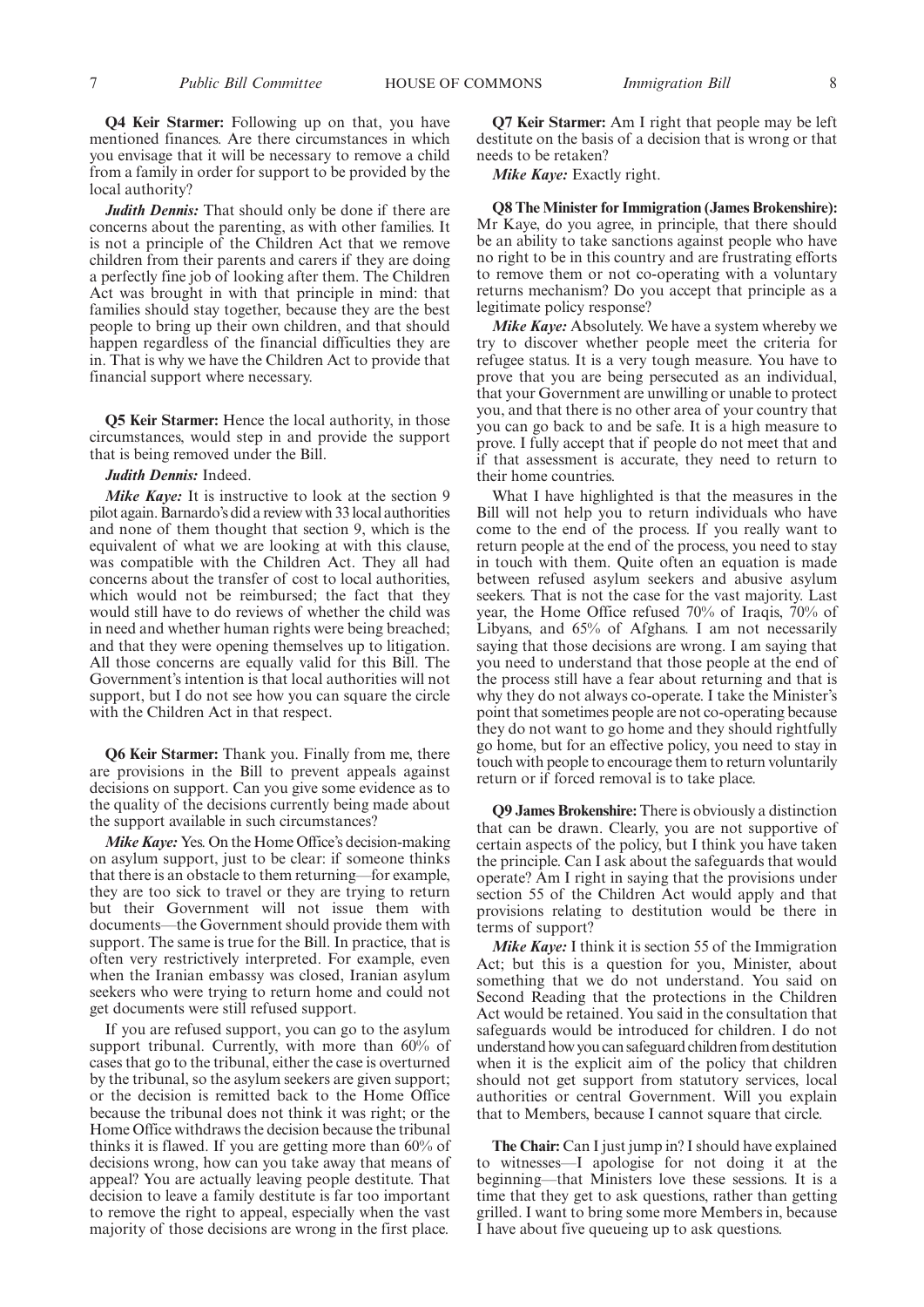**Q10 Craig Whittaker**(Calder Valley) (Con): Mr Kaye, are you saying that appeal rights-exhausted families who could and should leave the UK should be entitled to automatic and indefinite support, either from local authorities or the Home Office, if they do not leave?

*Mike Kaye:* I am saying that if you are really concerned about immigration control, if you want these families to leave, cutting off support from them not only risks the children coming to harm but impairs your ability to enforce removals or encourage voluntary return.

**Q11 Craig Whittaker:** My question, though, was whether you are advocating that we provide indefinite ongoing support for people if they refuse to leave?

*Mike Kaye:* I think that for families with children, that is the way to have effective immigration control.

**The Chair:** Could I just jump in? I wonder whether Mr Wilkes and Judith Dennis would like to speak on this particular point as well, so that we hear from all three witnesses.

*John Wilkes:* I think that we still have to support families and those whose appeal rights are refused while engaging with them about the options for return. Taking away support does nothing to facilitate that; all it does is force them to think about what support they can get or force them to disappear from the system. There are no other families in the UK who do not have some form of entitlement to support, so I do not see why these families, who we are trying to work with on their decision—and ultimately, for people who are in that category, on their removal—should not have support. There is no evidence, from any of the other initiatives the Home Office has tried, that taking away support, particularly for families, is going to achieve the policy goal of removal. That is what the policy goal is: we need to look at other ways of achieving it.

*Judith Dennis:* I absolutely agree. It is frightening to think of the alternative. We are actually talking about making families destitute, so that they have no means of support. What are they going to do? I do not think that that is going to encourage them to go along to the Home Office and say, "May I sign up for voluntary return, please?" The family returns process is a better process for families, because it takes into account their complex situations and the fact that they have very difficult decisions to make, and that those decisions may take some time to come to. If you are a family who fears that their daughter is going to be subject to female genital mutilation on return, but you have not been able to prove that, you are still going to have that fear. Your fear is then, "Which is better? I'm between a rock and a hard place; I don't know whether to stay here and take my chances. I may get exploited, I may have to live on the streets, I may have to take support from strangers and sleep in their houses and put myself in dangerous situations. Or do I take my family back to what I think is a dangerous situation". The family returns process encourages engagement on an ongoing basis. It is a process with four stages; it is very well set out in policy. Family engagement managers are employed specifically to talk to families about those very difficult decisions that they have to make. So I do not think it is reasonable to portray these people as just sitting about, avoiding immigration control and refusing steadfastly to go back to where they came from. It is much more complex than that.

**Q12 Craig Whittaker:** Down to brass tacks, then. I think what all three of you are saying is that those families who have exhausted the appeals process, should not be in the UK and should be returning home should get indefinite, automatic support ongoing. Is that what you are all saying?

*John Wilkes:* People should be supported while we are engaging with them about their choices. There is already a high level of destitution.

**Q13 Craig Whittaker:** How far does that go, though? That is the question I am trying to get at, because at the end of the day these people are in our country illegally. How far do we expect the taxpayer to continue paying, whether it is for housing or whatever, for people who should not be in our country?

*Mike Kaye:* When you say indefinitely, what we are talking about is resolving that case. That is the crux of what we are trying to do—to resolve the case, by those people either returning to the country of origin or getting status in this country. When we say that you are better off supporting them, we are thinking about the taxpayer. This is not saving money, it is simply diverting the cost to the local authority and building up costs down the line. The longer someone stays in the country without your engaging with them—if you make them destitute and they then disappear—the more difficult it is to remove them later on down the line. That is one of my concerns with the measure. It is not effective for immigration control, it is certainly not effective for child protection, and you are not resolving the case; you are simply abdicating responsibility. The Government should not be doing that.

**The Chair:** Before we move on, let me say that seven Members want to ask questions so perhaps the witnesses could try to keep their answers a little bit shorter.

**Q14 Mrs Emma Lewell-Buck** (South Shields) (Lab): I have a quick question for Judith, going back to something that you said earlier with regard to the Children Act. Obviously, you have to have valid reasons for removing children, but most children get removed because of neglect, and if a family is left destitute they cannot feed and clothe their child. So do you not envisage child protection departments removing children on that basis if support has been withdrawn?

*Judith Dennis:* It would not usually be the first step. A social worker will try to resolve the issues that arise out of the family's situation, depending on the causes and the actors who are playing each part. We have seen, from their recourse to public funds, families who are supported by local authorities. Often social workers will engage with the family to try to help them to resolve their situation. We certainly would not expect social workers to be stepping in and taking people's children away in the first instance.

Social work ethics mean that you have to resolve the situation and try to keep families together where possible. Most of the social workers we speak to would not feel comfortable about taking people's children away on the basis that the Government have made the family destitute and forced them to neglect the needs of their children.

**Q15 Mrs Lewell-Buck:** I used to be a child protection social worker myself, so I totally get what you are saying, but social services departments are overstretched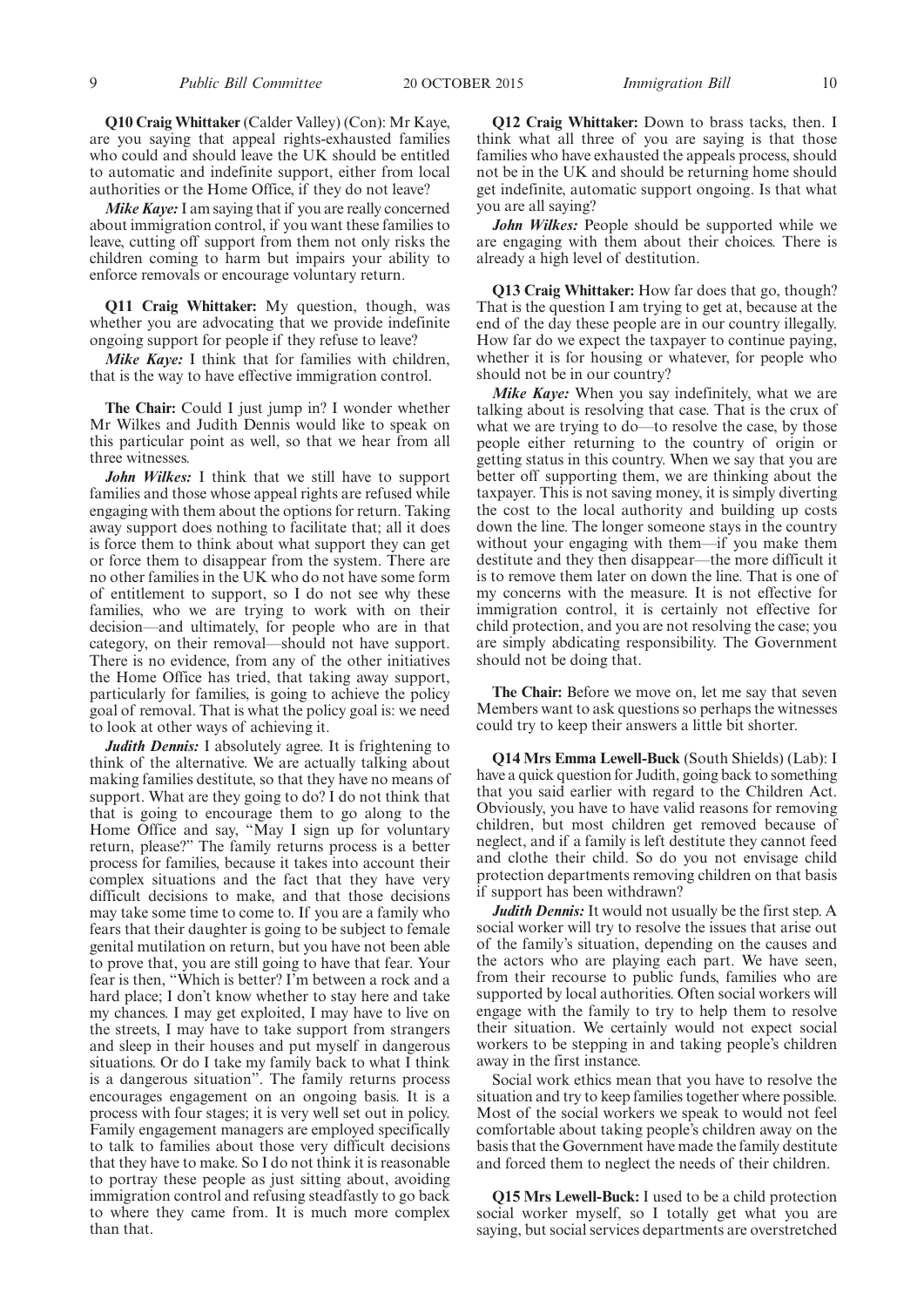#### *[Mrs Lewell-Buck]*

and are really sinking because the resources are not there. If they cannot fill the gap and help that family, that child will go hungry and will be neglected, and it is easier to pay for a child than to pay for the entire family, so could we see some perverse outcomes, with children being removed from their families? Is that a risk at all, do you think?

*Judith Dennis:* It could be, further down the line. I hope that it would not be. My understanding is that it is much more difficult and costly to take a child into care than to provide basic support such as the asylum support regime does, as has been mentioned before. The support is basic and is to avoid destitution. Taking the child into care means that you have to pay another carer to look after that child when the family are perfectly able to do so. The ethical argument and the economic argument mean that we hope we would not see that, but it is—

**Mrs Lewell-Buck:** There is a chance, down the line, that that could be the case. I just wanted to clear that up. Thank you.

**Q16 Chloe Smith** (Norwich North) (Con): Two quick questions from me. The first is on what happens at present to engage with these families. Mr Kaye, you were just saying that the longer we do not engage with them, the more there is a problem; yet, as I have just heard it, Ms Dennis, you were outlining the current process and saying that it was chock full of engagement. Will the panel comment on the ways in which current engagement is different from what happened under the 2005 process, which I understand hinged largely on corresponding with people rather than engaging with them, perhaps as happens at present?

*Judith Dennis:* The 2005 pilot took away support, or threatened people with taking away their support if they were not taking steps to remove themselves. Partly as a result of the lack of success of that programme, and of hearing from some families in parliamentary work done by various agencies about the complexity of the situation, this programme was established. There are several stages at which family conferences take place, and specialist family engagement managers who understand the process invite the families—parents and sometimes children—to meetings. They are invited to think about whether or not they want to go and they visit the family, and those kind of things. There are lots of steps. Most of the process is designed to help people think about voluntary return, because there are fewer barriers to removal if someone agrees to go rather than being forced to go. So measures that just take away support, rather than put in more support, have been found not to work, and those that put in more support have some more success.

**Q17 Chloe Smith:** I suppose in what you are saying there are two types of support, in the sense of money and of engagement, and just to be clear you are—

*Judith Dennis:* Indeed. I would say that they need to go hand in hand.

*Mike Kaye:* I just draw attention to the fact that—the point that I was making—if you cut off support, you cut off all that work, because you no longer engage with

that individual and they no longer engage with you. The other point that I would make is that under the Bill we are looking at—the Home Office is talking about—cutting off support to families after 28 days. That is an entirely insufficient amount of time to work with a family to get them to return home. In fact, under the voluntary return programme you would be looking at 90 days. This is for delegated powers, but it would be useful if we could get the Minister to indicate that the minimum would be 90 days.

**Q18 Chloe Smith:** My second question looks back somewhat. Mr Kaye's organisation, Still Human Still Here, in 2008 gave evidence to the Home Affairs Committee on the then draft citizenship and immigration legislative proposals. Your organisation stated:

"Government asylum support policy is leaving many refused asylum seekers destitute"—

that was clearly the then Government in 2008—and that that destitution

"results from the current statutory scheme"

of that Government. Why is it that two major British political parties, which most recently represented around two thirds of the UK population, would want to pursue such measures when they have been democratically elected?

*Mike Kaye:* Why would they want to—

**Q19 Chloe Smith:** Why do you think that the Government—either of those Governments—respond to the electorate's ask?

*Mike Kaye:* To be frank, it is a total mystery to me after 20 years how Governments can continue to do the same thing and expect a different outcome. Over 20 years Governments have basically been implementing policies that are short-term, deterrent policies, and they have not been resourcing the system to do the job properly. It is a huge frustration to me, because if Government really supported the Home Office to do the job properly, we would not be looking at a problem with asylum seekers. We have had a static number of asylum seekers for 10 years—25,000 applications—well within the realms of the Government's ability to deal with quickly and efficiently, but we have under-resourced the system so dramatically that we have not dealt with it effectively. The measures being put forward are a repeat of measures that have failed before. We have evidence from previous Governments, all democratically elected—I do not know why we are even talking about whether they are elected or not. They all try to do the same things and, if you look at the evidence, you will see that those things have not worked. That is what is so frustrating—to look at measures in the Bill that are replicating measures that have not worked previously.

**Q20 Chloe Smith:** But they are not, because the 2005 pilot was based on correspondence rather than engagement.

*Mike Kaye:* Talking about correspondence rather than engagement is not going to be the issue that changes whether this works or does not work.

*John Wilkes:* I have worked in this field for seven years now, and one of the observations that I would share is that the system has been in a state of constant churn over that seven years. Asylum is a very complicated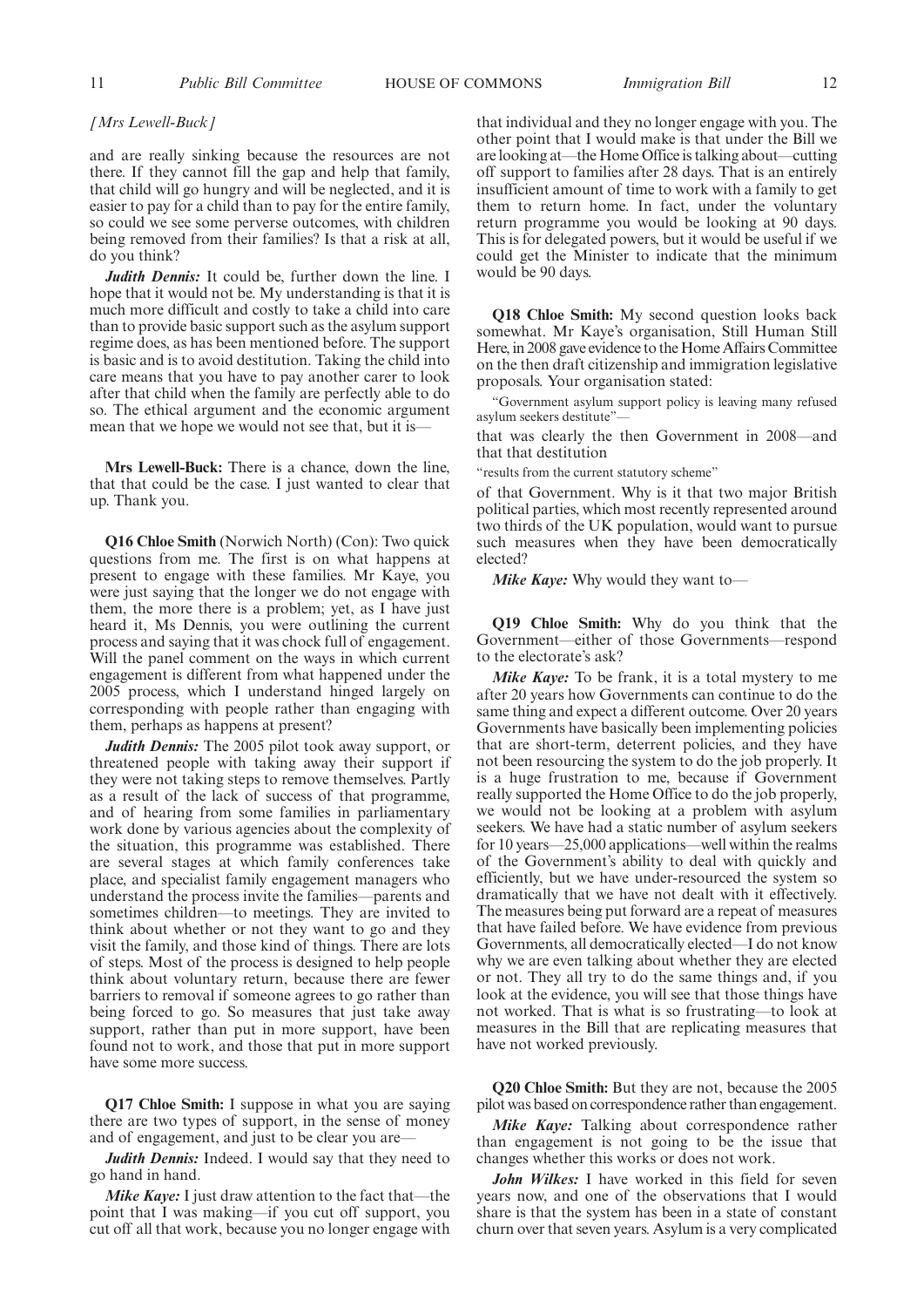thing—it is one of the most complicated activities that the Home Office has to do under its responsibilities—and it has had perpetual change in all sorts of aspects of the system, and I mean major organisational changes. So the system has no time to settle down and to have a coherent overview of how these things are done. Doing a pilot in one area of the system when there are things that need to be addressed in other parts of the system means that you do not get the results you need. The system needs some time to settle down and to enable a much more focused approach on the whole system. In that way, you will start to achieve better results.

*Mike Kaye:* If you look back over the past 20 years—I totally agree with what John is saying—what you see is different Governments setting different targets. What you are generally doing is shifting very limited resources to meet a separate target, which just creates a backlog in a different aspect of the asylum system, and you have big structural changes, which are administratively inefficient, waste time and do not deliver the end goals that you are looking for. If we want to save money, to make the system work more efficiently and to have quicker and more accurate decisions, we need to resource the whole system properly.

**Q21 Anne McLaughlin** (Glasgow North East) (SNP): My question is specifically to John Wilkes. It is about the Scottish issue. Obviously, every country has different legislation. You have been through the changes in legislation coming from this House, so I hope that you will be able to advise us about the impact of this legislation, and the challenges that that presents, in terms of Scottish legislation.

*John Wilkes:* One of the things we said in our evidence was that the Committee should ensure that the Immigration Bill considers whether the legislative consent process needs to be undertaken with the Scottish Parliament under the Sewel convention, which is actually going to be put into statute under clause 2 of the Scotland Bill, which is currently going through the House. We say that because the whole concept behind legislative consent is that whatever this Parliament does should have no unintended consequences on the business of the other Parliament. There are a number of aspects of the Bill, particularly on asylum support, that we feel would have an impact, in the way colleagues have identified, on local authority responsibilities and on duties to children, which are framed in different legislation in Scotland. There is the Children (Scotland) Act 1995 and the Social Work (Scotland) Act 1968, which, in Scotland, defines local authorities' responsibilities in terms of a duty of care to people who have no other resources. We believe that one of the duties of this Bill Committee is to ensure that there are no unintended consequences. What the Home Office often says about immigration legislation is that the intention is around immigration. What Sewel also says is that you have to look at the impact of that legislation, and we think that the impact of this legislation potentially involves legislative consent considerations between the two Parliaments.

**Q22 Simon Hoare** (North Dorset) (Con): Mr Kaye, could I take you back to what I thought was the nub of your argument? You said—I think I heard you correctly that as soon as financial support is removed, people lose contact. Can I put the other side of the coin to you? If somebody's application is finally refused, do they not, against that backdrop, and irrespective of whether financial support is provided, run and hide, because they do not like the decision, and they do not want to leave the country? I am not persuaded that an element of financial support will, in any way, shape or form, encourage them to stay in a continuous dialogue with the Home Office and agencies while preparations for their removal are made.

*Mike Kaye:* Refused asylum seekers are not one homogeneous group; there are obviously lots of different people in different circumstances. Some people want to go home, and they take voluntary removal. That can take a long time; their Governments may not co-operate in providing them with documents. Others may be too sick to travel. Others should return home, but may abscond. You do not have to take my word for it; I am giving you evidence from studies that have been done. Where you have families that are supported, they generally do not abscond; they stay in touch with the authorities. If you cut off support, and you have refused asylum to a family or an individual, not only do they have no incentive to stay in touch but it will be very difficult for them to do so once they are destitute. It is the Home Office's own staff who are saying, "Keep them supported, because then we will know where they are. We can stay in touch with them and encourage them to return home."

**Q23 Simon Hoare:** With respect to officials, we only know where people are if they want us to know where they are.

*Mike Kaye:* Well, I—

**The Chair:** I am sorry. We could go on for an hour about this, but we are really up against the clock, and I have other Members to get in. I would just like the other two witnesses to say whether they agree with the statement that has just been made.

*Judith Dennis:* Yes. Look at the family returns process data, look at the process, look at the engagement, talk to the family engagement managers and explore how the family returns process works and what is necessary to keep it in place and the families involved.

*John Wilkes:* I support Judith's comments.

**The Chair:** Lovely. I think it is Paul Blomfield next—or did you have any more questions, Mr Hoare?

**Q24 Simon Hoare:** I did have a few more, if time allowed. I shall try to be brief.

These questions are to all three of you, and they probably need yes or no answers.While you are supporting or advising people going through the process, do you take them to end of the telescope they do not want to look from—that is, how will a decision whereby they are not allowed to remain be implemented? Do you do that in advance on a "just in case, let's keep all the bases squared" basis?

#### *John Wilkes:* Yes.

*Judith Dennis:* You need to keep faith in the system until they have had their final refusal.

#### **Simon Hoare:** So that is a no. Mr Kaye?

*Mike Kaye:* Yes, I think 40% of returns are voluntary. That is from Refugee Action, which is working with people to try to get them to go home.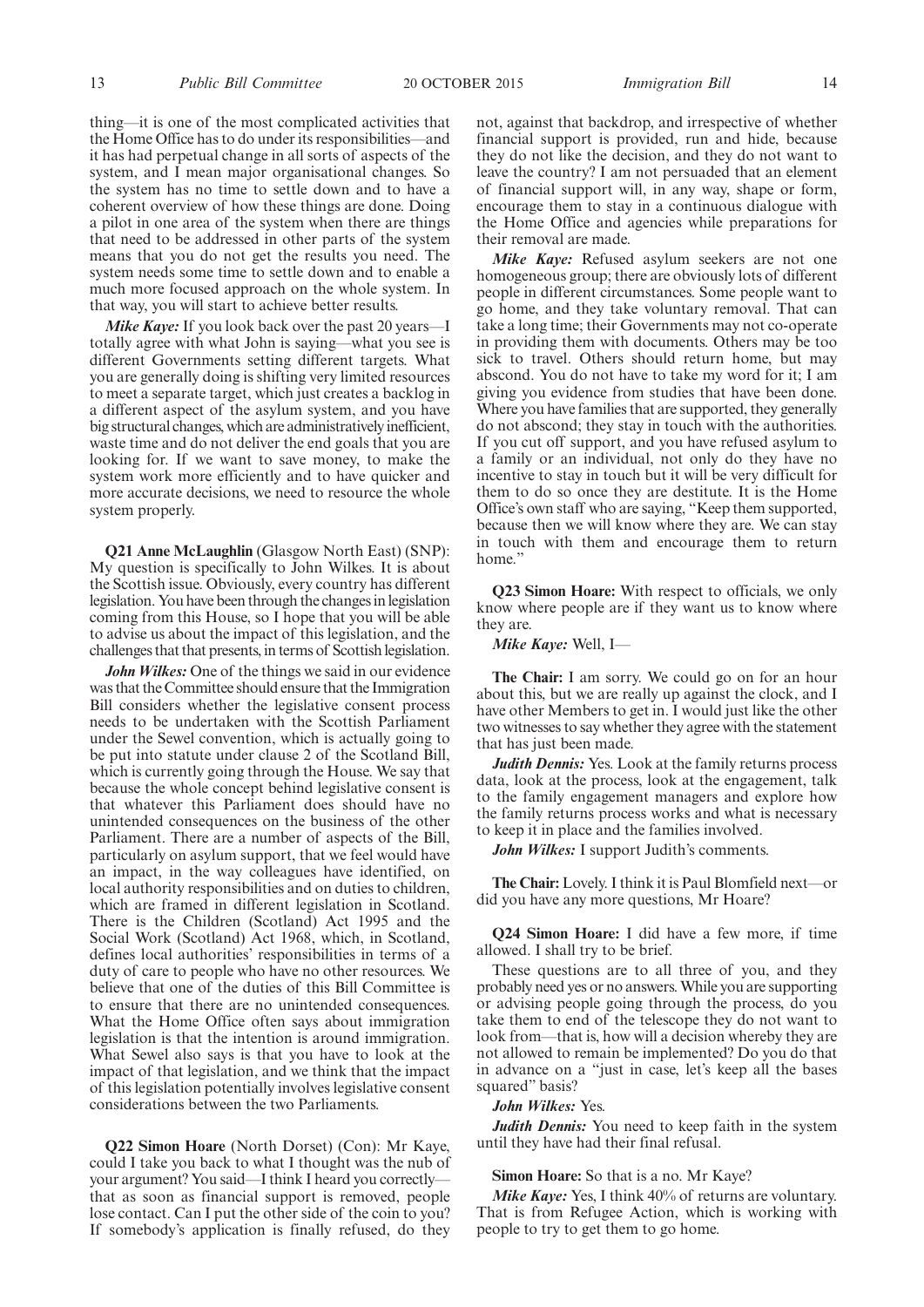**Q25 Paul Blomfield** (Sheffield Central) (Lab): I was in Stockholm last year on a cross-party delegation, where we were all impressed by the rate of compliance and returns under the Swedish system. I just wondered what lessons you all felt we could learn from other countries, particularly in relation to this issue of withdrawal of support, in terms of effective compliance, because that is something that we all share an interest in.

*Judith Dennis:* I do not know enough about the Swedish system, I am afraid. One of the things that worries me about the family returns process—

**Paul Blomfield:** Perhaps from other international comparisons.

*Judith Dennis:* One concern when families have come to the end of the asylum process is the lack of legal aid for their immigration cases. Somebody is not often either an asylum seeker or an immigrant; during their time here they may well be in both of those categories. Once their appeal rights are exhausted, they may need professional legal advice to help them pursue their case. There are families who go through the family returns process whose removal is not pursued because they are found to have a right to be there, so we need to remember that we do not always make the right decision first time.

*Mike Kaye:*The experience of other countries uniformly shows that you want a system that gets the decision right first time and has very little backlog, because that discourages unmeritorious claims. It also, conversely, ensures that you do not have backlogs where it becomes more difficult and, indeed, less reasonable to try to remove people, because the longer they are in the process, they more chance that they will have family obligations here; they have restarted their lives and they may actually have lived the majority of their lives here. If you want a system that works properly, it needs to be resourced to work quickly so that you get accurate and prompt decisions, and those decisions need to be implemented.

*John Wilkes:* The unintended consequence of backlogs is that when you get to address the backlog, what often happens is that the Home Office exercises its discretion and allows people to remain. The message that that sends to people further back in the system is that if you sit it out longer, you might get a better chance. We need to sort the system out to ensure that decisions are made right first time.

**Q26 Paul Blomfield:** Briefly, is there any evidence from other countries that withdrawal of support along the lines proposed in the Bill assists compliance?

*Mike Kaye:* I cannot speak for other countries, but in the UK we can go right back to 1996 and look at how we have tried to use the removal of support either to reduce applications to the country or to encourage returns, and none of those attempts has worked.

**Q27 Byron Davies** (Gower) (Con): Good morning. I have heard what you have said in answer to the questions about what is proposed in the Bill. You have given your objections to what is in the Bill, so can I ask you what you think is the way forward to effect behavioural change? What is your answer to it?

*Mike Kaye:* My answer—I have referred to this before—is that you need to resource the system properly so that you get quick, accurate decisions and you enforce them. That is not about spending more money, because it is a

spend-to-save policy.With each caseworker you employed, you would actually save money from resolving asylum cases earlier in the process. Once you reduce backlogs, you reduce incentives for people to make unmeritorious claims. You also ensure that you do not get, as John was saying, people who have been in the system for a long time whom you can no longer remove because they get other obligations to stay in this country. That reduces cost and makes the system work better, and it gives it credibility.

**Byron Davies:** Anyone else have a view on that?

*Judith Dennis:* It is important to understand that some cases are complex and some decisions will not be made right first time. You can do the majority right first time, but you need independent scrutiny and you need skilled caseworkers. There are some in the Home Office who are very good at picking up a case and seeing it through to its end, and that has not been incentivised in the past. Incentivising people to pick up a case and not to lose it until they have resolved it is needed. In addition, accept when somebody cannot be returned home, and give them leave.

**The Chair:** I cannot read the clock very well, so Gavin Newlands, very quickly.

**Q28 Gavin Newlands**(Paisley and Renfrewshire North) (SNP): I have two very quick questions. One is for Mr Wilkes, following on from my colleague's question. Do you think there is a danger that the Bill might contravene the Children (Scotland) Act 1995?

*John Wilkes:* I do think there is a risk of that. That is why I believe the Committee needs to scrutinise these things, and similarly for the provisions of the Children Act in England and Wales. I believe that is why you need to have a consideration of legislative consent, to ensure that those submissions are made about the potential impacts of that.

**Q29 Gavin Newlands:** Thank you. One explanation given for the failure of a 2005 pilot of terminating support was lack of faith in the asylum process. Is there any reason to believe that people have any more faith in that process now?

*Judith Dennis:* Among those people whose cases are dealt with by experienced and skilled caseworkers, probably. I was very impressed during a visit to one office where a family had a range of complex reasons for being here, including some of those alluded to earlier, and the caseworker took time to understand the complex problems and tried to resolve each one. We can have faith in those people. Unfortunately, it is not really an incentivised skill.

**The Chair:** Order. I am afraid the time has beaten us and I must bring this session to an end. I thank the witnesses so much for coming. You can see the interest of Members and I am sure we could have gone on for longer, but thank you for coming.

#### **Examination of Witness**

*Professor Sir David Metcalf gave evidence.*

#### 10.16 am

**Q30 The Chair:** We will now hear evidence from the Migration Advisory Committee. For this session, we have until 10.45am. Will the witness please introduce himself?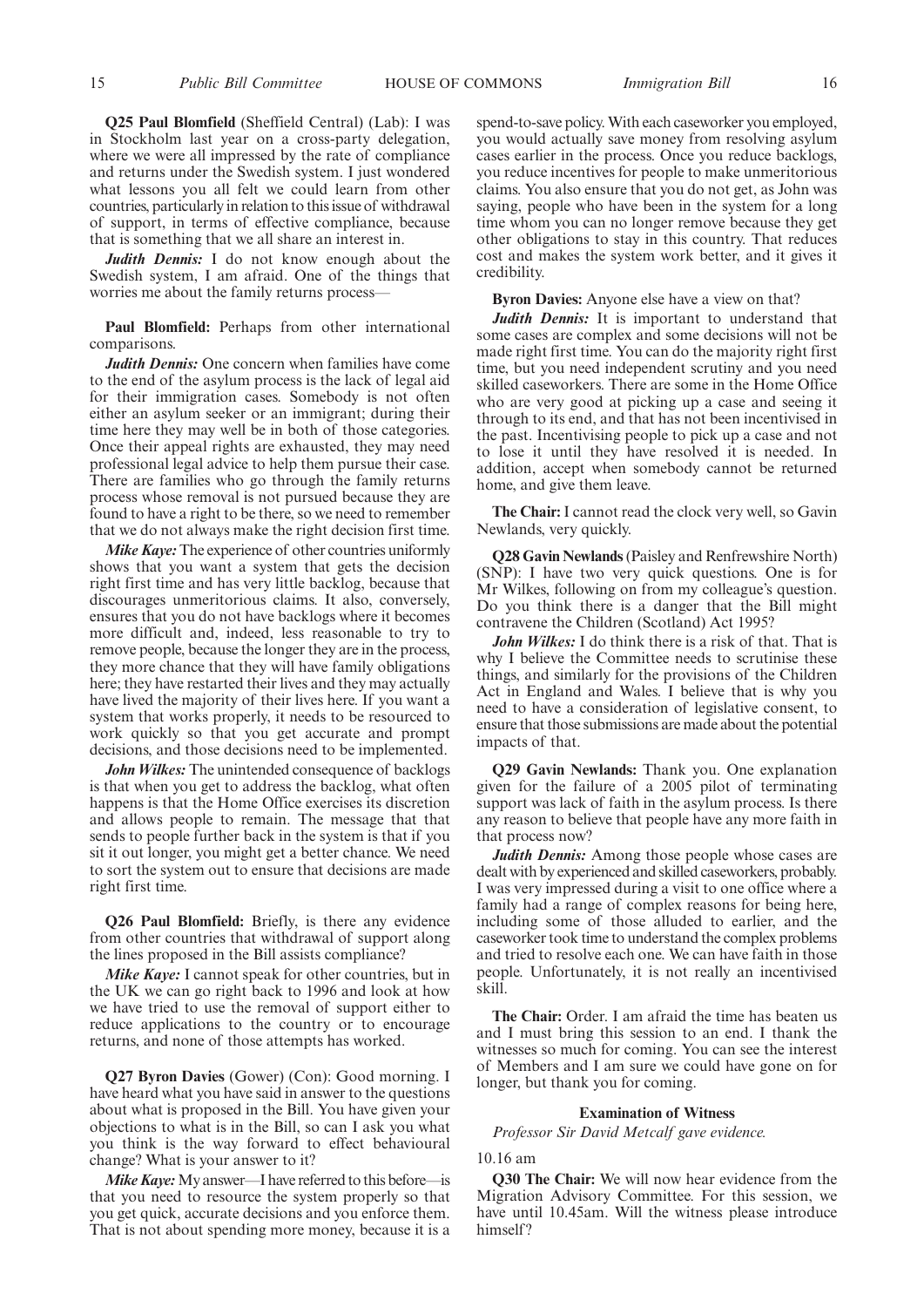*Professor Metcalf:* I am David Metcalf, emeritus professor at the London School of Economics. I and have been chair of the Migration Advisory Committee since it was established in 2007. The head of secretariat of MAC, Tim Harrison, is also here.

**The Chair:** I am grateful for that. I should warn you that this is the favourite session of the Minister because he gets to ask questions, rather than answer them. I have a horrible feeling he wants to start. Minister.

**Q31 James Brokenshire:** Perhaps I could open things up for the Committee by asking an open question. Sir David, what are your thoughts on the establishment of a labour market enforcement directive, the need for greater co-ordination on enforcement, and the impact that might have on the employment market overall?

*Professor Metcalf:* By the way, the Minister and I are appearing this afternoon as well, so we are seeing a lot of each other today.

In a nutshell, I think the proposals are terrific but let me elaborate. My background includes, as part of the Low Pay Commission, 10 years setting the minimum wage, so I know something about the minimum wage, compliance and enforcement issues.

On the Migration Advisory Committee, particularly when we have looked at less skilled immigration, on which we published a major report in 2014, we do not stay in London; we go on visits. We have seen a lot of exploitation, in some cases bordering on slavery. That in a sense confirms the view that I had when I worked on the minimum wage that we do not have sufficient resources to do the compliance and enforcement as effectively as one would wish. For example, when we went to Wisbech in connection with the low skills report, we came across some excellent examples of joined-up government, with different agencies working together. That got us thinking that we have these very good bodies but are they working sufficiently harmoniously? In our report, we said in no uncertain terms that there were insufficient resources devoted to enforcement and that the fines and probability of prosecution were basically trivial—I do not think we used that word, but I will use it now.

In a sense, many of the employers where the gangmasters operate have no real incentives to abide by minimum standards or the minimum wage. We have a flexible labour market—I think this is a good thing because it helps our productivity and with jobs and so on, although that is a matter of debate—but we are not enforcing the minimum standards.

I think the three main proposals in the BIS-Home Office document will go a long way towards assuaging the concerns that we set out. I know that some of my other academic friends who have thought about this possibly more than me—share that view. Just as an aside, the consultation document on labour market enforcement is excellent and I am sure that the Committee will recognise the co-operation between the Home Office and BIS. Sometimes there is tension between the Departments, but on this occasion they have produced an absolutely marvellous document.

First, you have a director of enforcement and he or she will, in a sense, set out strategy, report and be the pivotal person in an intelligence hub. They will mainly be dealing with the minimum wage with HMRC, the Gangmasters Licensing Authority and the employment agency standards inspectorate. They are the three bodies that he or she will have to engage with initially and set the strategy out for and think carefully about resource allocation.

The second proposal is a new offence of aggravated enforcement, which is in a sense between the rather minor infractions—I do not want to call them less serious—of the minimum wage rules and those that are very serious, almost slavery. Right now, we have not got anything that sits in the middle and the proposal is essentially to have one that sits in the middle. In the extreme, that might attract a two-year custodial sentence, so it is pretty serious.

The third proposal is that the Gangmasters Licensing Authority can spread out—not so much in its licensing role, but it does have considerable expertise in horticulture and agriculture and the proposal is that it could check in particular on aggravated enforcement in other sectors, such as construction, hospitality and so on. When I was an academic in this area, I wrote that there was a lack of enforcement. I have been involved with both the minimum wage and immigration in particular on the low-skilled end, and I think the proposals are really excellent.

**Q32 Craig Whittaker:** For laymen like me, are you saying that the new role of the director of labour market enforcement is a good idea?

*Professor Metcalf:* A very good idea indeed, yes.

**Q33 Craig Whittaker:** Okay. Do you think the director will provide the focus necessary to bridge the gap you say exists between the current labour market offences? You also mentioned lack of resources throughout your answer. Do you think that the Bill will bridge that gap, too?

*Professor Metcalf:* That is a tricky one. Successive Governments have indeed put in a bit more resources—for example, for HMRC to enforce the minimum wage although quite whether they are sufficient is an open question. It depends on how the director works, but on the idea of them thinking through the resources required for the three different bodies, and perhaps in future health and safety, for example, and possibly bringing local authorities in as well—strategy is an overused word, but in this case it really is a strategic role. Thinking through quite what the strategy should be will go a long way towards, in your words, filling the gap with the resources. Frankly, the inspections are very resourceintensive, and I suspect we just do not have the public finances for sufficient enforcement.

As an aside, that also takes you into a point that I made in my one paragraph to you: we need to think about punishments as well.

**Q34 Craig Whittaker:** In your 2014 report, "Migrants in low-skilled work", which we have quoted several times, you talk about countries that use the International Labour Organisation labour inspection convention 81 of 1947, which seemed to be particularly effective. Will this new director bring us much closer to that working model?

*Professor Metcalf:* If I may say so, that is a really good question, because in some senses, what we were feeling our way towards in the "low-skilled" report was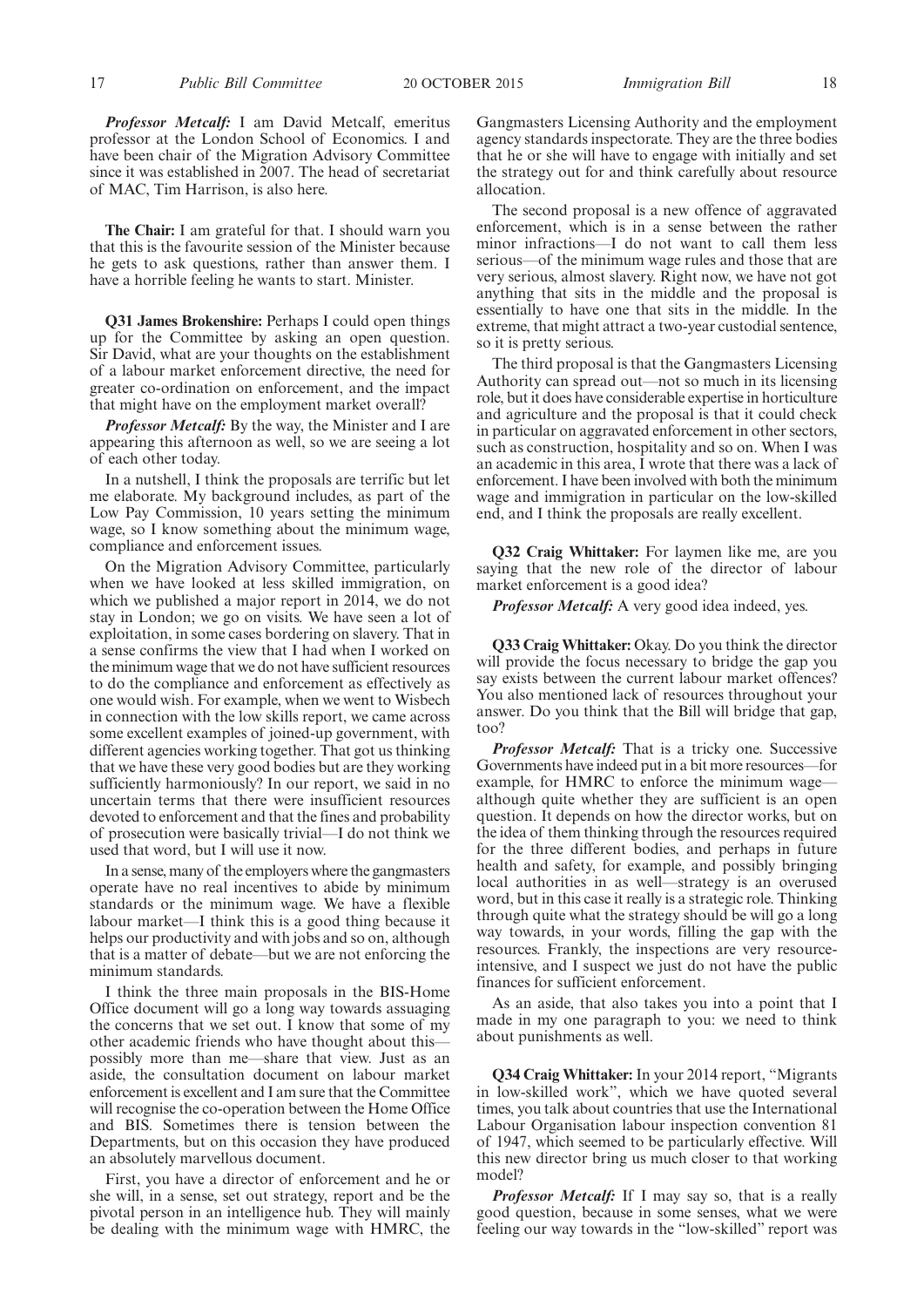the notion of having an overall labour market inspectorate, which that ILO convention is about. What happened was the Prime Minister took up the issue of enforcement in the speech immediately after the election and set up an immigration taskforce, but on the immigration taskforce, you have different Departments who have different interests—the Treasury, with HMRC, and now the Home Office, with the Gangmasters Licensing Authority, and so on. I think it is quite understandable that the immigration taskforce—the ministerial taskforce—and probably, the Cabinet Office and so on, did not want to disrupt the machinery of Government completely and start with a blank sheet of paper and set up a new labour market inspectorate. They wanted people to get on with the job but have much more joined-up thinking and overall strategy.

We are where we are, and it may well have been that we would almost have had no labour market enforcement for the two years while we were trying to set the inspectorate up. It would be very difficult. Some of the people are not civil servants and some are, and they are located all over the place. Sticking with what we have got and trying to approach it in probably an incremental way is actually very sensible.

**Q35 Sarah Champion** (Rotherham) (Lab): Mr Bone, it is a pleasure to serve under your chairmanship. I have a couple of questions. I am a big fan of the anti-slavery commissioner. I think that in six months, he has had a big impact, precisely because he is independent and has a remit that goes across different Departments and organisations. You said that it was key that the post of director is able to work harmoniously with other Departments, but you mentioned the Health and Safety Executive and local authorities, and a lack of clarity about what the relationship would be. Do you think that ought to be fleshed out on the face of the Bill for this post to have the maximum impact?

*Professor Metcalf:* No. I do not think so at this stage. Doing it incrementally is really a rather good idea. The main enforcement people currently are the three in the Bill—the employment agencies, the Gangmasters Licensing Authority, and HMRC, with the minimum wage. In a sense, the new director, whoever he or she is, will have a major task to get those agencies to work in a bit more of a joined-up way. There may well be a case in the future for trying to bring in, under the same strategic role, health and safety, local authorities and on occasions, possibly the Department for Work and Pensions as well, which deal with national insurance, for example. For me, it is a major task to do what is being done, and I do not think that at this stage, it is necessary to do that, but it is possible that we might even think, three or four years down the line, when we have seen how it works, "This is three quarters of the way to a fully-fledged labour market inspectorate. Perhaps we could transform it into a labour market inspectorate and bring the other bodies in as well." But I think this is very good—it is not a halfway house; it is a three-quarter-way house.

**Q36 Sarah Champion:** You also mentioned the need for sufficient resources. Do you believe that, as things stand, the director does have sufficient resources to prevent worker exploitation?

*Professor Metcalf:* Probably not, but in the consultation document and, I think, in the Bill, it does not actually set out quite what the resources are.

**Q37 Sarah Champion:** What do you think they should be?

*Professor Metcalf:*I think that successive Governments have put more resources in—certainly into HMRC, but less so with the Gangmasters Licensing Authority. One understands the difficulties with the public finances, but we probably do not have sufficient resources. In the low-skilled report, we calculated that you would get an inspection from HMRC once every 250 years and you would get a prosecution once in a million years. That suggests that we do not have enough resources. In turn, that takes you to the potential trade-off between the resources and the punishments. If you do not have sufficient resources, you may need to ensure that the punishments—certainly on occasion—are properly implemented. That is why I am in favour of the new offence of aggravated exploitation, which, in the extreme, carries a two-year jail sentence.

**Q38 Sarah Champion:** Your hope was that the director would be able to set established minimum standards with employers. However, in parts of the Bill, the criminal aspect has shifted from the employer to the employee. What impact do you think that is likely to have?

*Professor Metcalf:* You mean on illegal working? I try, as chair of the Migration Advisory Committee, to stick to my knitting and do what we have done. Frankly, I have not thought about that very much. It is a matter for you, as the Committee, and for other people to decide what they think about illegal working.

Your point about employers is really important. I hope that the CBI, which is an excellent organisation— I know from my time on the Low Pay Commission how important the CBI was in ensuring that the minimum wage worked properly—buys into this. Occasionally, the CBI is rather hostile to regulation. In a sense, that rather surprises me, because the regulation that has been proposed here will help its members. It takes away the cowboys, as it were, and the people who do the undercutting. Therefore, your point about the effect on employers is very important. I hope that the CBI buys into this.

**Q39 Rebecca Harris**(Castle Point) (Con): What impact more generally do you feel illegal or poorly regulated workers'protections have on the domestic, legal workforce?

*Professor Metcalf:* We went into that in some detail in the low-skilled report last year. It is interesting. When we went out to Wisbech and Peterborough and so on, the concerns were about the exploitation of the migrants. However, the people we spoke to were well seized of the consequences for British workers: possibly some displacement, although lots of times they would not actually want to do the jobs; and, for certain, downward pressure on the wages at the bottom end of the labour market. By properly regulating this aspect of the labour market—including immigrants and the British workforce this will go a long way towards raising the welfare of British residents. I would have thought that this is something that we should all welcome. Our report was about immigrants, but it went into what the issue was doing to British residents. We did find evidence that it was undercutting wages. The measures will be very important to stop that.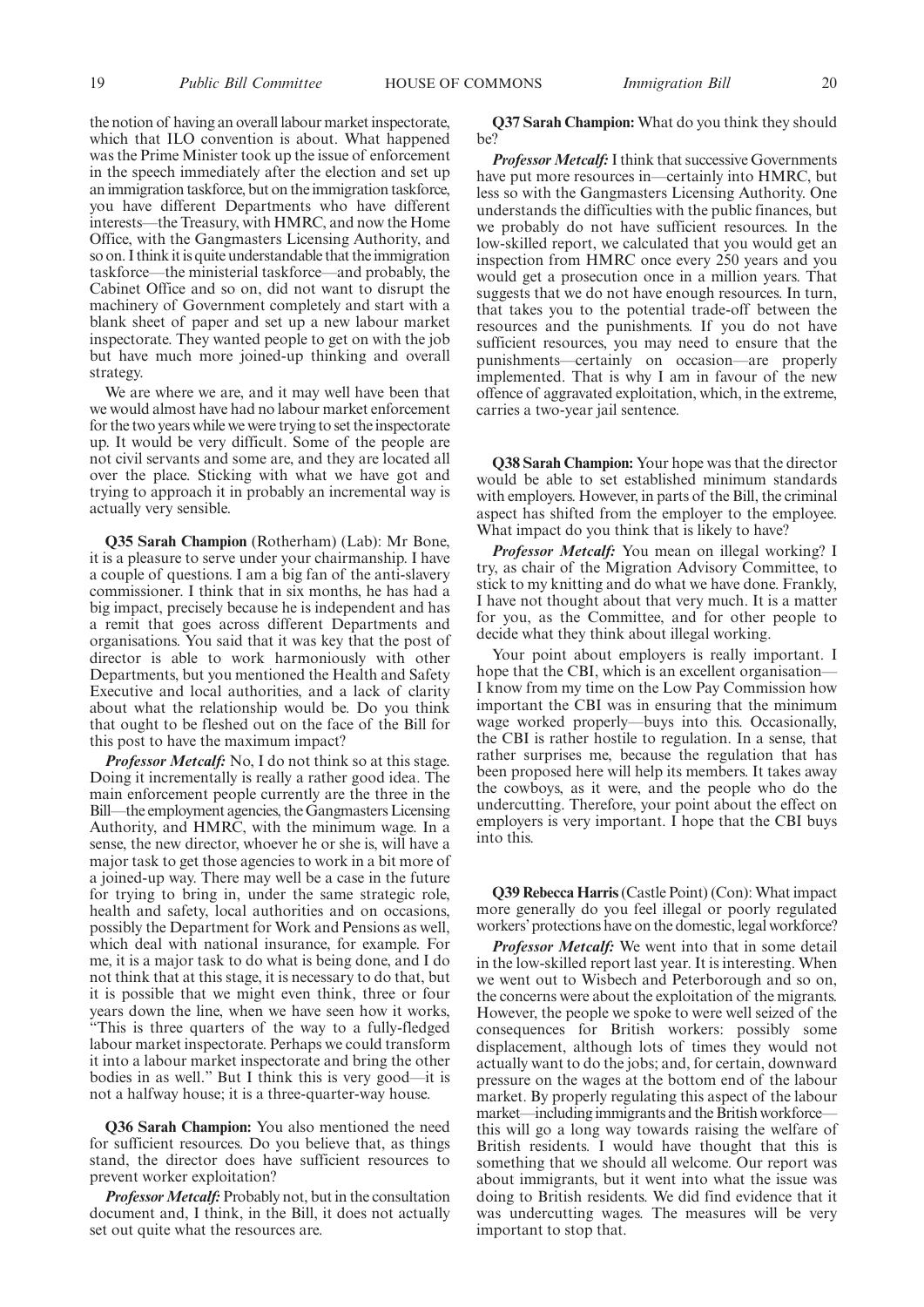**Q40 Keir Starmer:** You described, in your evidence, the current regime as trivial in the sense of the likelihood of an intervention or a prosecution. You gave the figures of an intervention once every 250 years and a prosecution once everymillion years.We welcome, therefore, the director of labour market enforcement, because that provides an opportunity to bring a degree of oversight and strategic thinking. Obviously, reporting to the Home Office and to the Department for Business, Innovation and Skills is a welcome step in the right direction.

I know you have been tasked on resources a number of times. You clearly accepted that, the public finances being what they are, there may not be much by way of resources and suggested that increasing the sanction might do the same work. Is it not the reality that, with that level of intervention and prosecution, unless significant resources are put into the relevant agencies, the prospects of this raising beyond trivial to very much further up the scale are pretty limited? You can only do so much with the sentence, unless you are going to go way off the scale.

*Professor Metcalf:* Of course, I am exaggerating when I say once every 250 years for a visit. Of course, they will do it based on risk.

**Q41 Keir Starmer:** It is targeted and intelligence-led.

**Professor Metcalf:** Yes. The director being the centrepiece of the intelligence hub will certainly help to ensure that the resources that are initially available to the three agencies will be used in a sensible and, I assume, most effective way. I am with you, Mr Starmer. I wish that more resources were devoted. I am not quite sure how much, but one of the roles of the new director will be to put pressure on the different arms of Government to provide more resources for this. I do not know at this stage how much more is needed to be able to increase the number of visits and inspections, albeit on the basis of risk.

**Q42 Keir Starmer:** Ultimately, the pressure will have to be on the Government, because the agencies are likely to say, "We allocate our resources. We are happy to go along with the strategy but, ultimately, those are the resources we have. Therefore, we simply can't up the number of inspections, and so on, in the way that might be strategically most advantageous."

*Professor Metcalf:* Absolutely. The pressure will come via the director on to the different Ministries of Government and, ultimately, the Treasury.

**Q43 Keir Starmer:** In headline terms, what do you see as the gaps? This is to co-ordinate a number of agencies, which is a good thing. What gaps are still being left?

*Professor Metcalf:* We need to consider where DWP, the local authorities and the Health and Safety Executive fit into the picture. They are the other main agencies and, for quite understandable reasons, they have not been included at this stage. We need to consider that.

As I have mentioned, given that we all know that we do not have the resources for enforcement, in the background we should be thinking about the penalties. If you think about the minimum wage, for example, although the penalties on the statute book are possibly large, employers are being fined only about £1,000 on average when HMRC takes them to court. These penalties do not seem to be sufficient to encourage firms that are behaving badly to obey the law.

**Q44 Simon Hoare:** Given what you have just said about the importance of having the director, and taking on board the resource issue, where would you be expecting him or her to be focusing their energies in the first instance? Which sectors of the economy are most exposed to workers being exploited?

*Professor Metcalf:* That is an interesting and difficult question.

**Simon Hoare:** I know. That is why I asked it.

*Professor Metcalf:* There is good behaviour and bad behaviour in most sectors, but we know that hospitality is an area that is very much at risk. A lot of that is ethnic on ethnic. It is Chinese on Chinese, as it were, and Bangladeshi on Bangladeshi—I know that from the minimum wage. The big fiddles are on the hours of work—they grossly understate the hours of work to HMRC to make it look as if they are paying the minimum wage when they are not. Construction is quite a fruitful area. The reconstituted GLA will probably focus on those two sectors. In a sense, that is why I think having the director as the pivotal person for the intelligence—all those agencies know a lot about the sectors they have to get into—will help a lot. But my initial inclination would be to say construction and hospitality.

**Q45 Anne McLaughlin:** Is a worker who does not have the right to work in this country—for example, a parent who is made destitute by this legislation—and who is being ruthlessly exploited, or physically or sexually abused, more or less likely to seek protection as a result of these provisions?

*Professor Metcalf:* I do not know all the details of the legislation, other than what I am talking about in terms of enforcement. I would hope that the director makes the enforcement issue more central to the labour market. If we enforce the minimum standards, a person in those circumstances would be more aware of the possibilities often, particularly if they are migrants, they are not aware of them—and also more likely to go public. I would have thought that that would be quite a major component of the new director's work. That basically follows up the question from earlier, because if you can stop the exploitation of the migrants, it is also helpful to British residents.

**Q46 Paul Blomfield:** Sir David, I imagine that you would agree that labour market exploitation takes place where gangmasters and those exploiting people can create a climate of fear and intimidation. You will be aware that in the States, for example, there is a clear protocol between the Department of Labour and the Department of Homeland Security on firewalls between immigration control and labour market enforcement, to ensure the effectiveness of labour market enforcement and to create a climate in which people can properly express concerns. Is it important that we have such a firewall in the UK?

*Professor Metcalf:* I have never thought about that. I would need to ponder that a little. In some senses, when we went out in Wisbech, for example, we thought that having a Home Office official and somebody from the Department for Work and Pensions doing national insurance, as well as some people from the local authority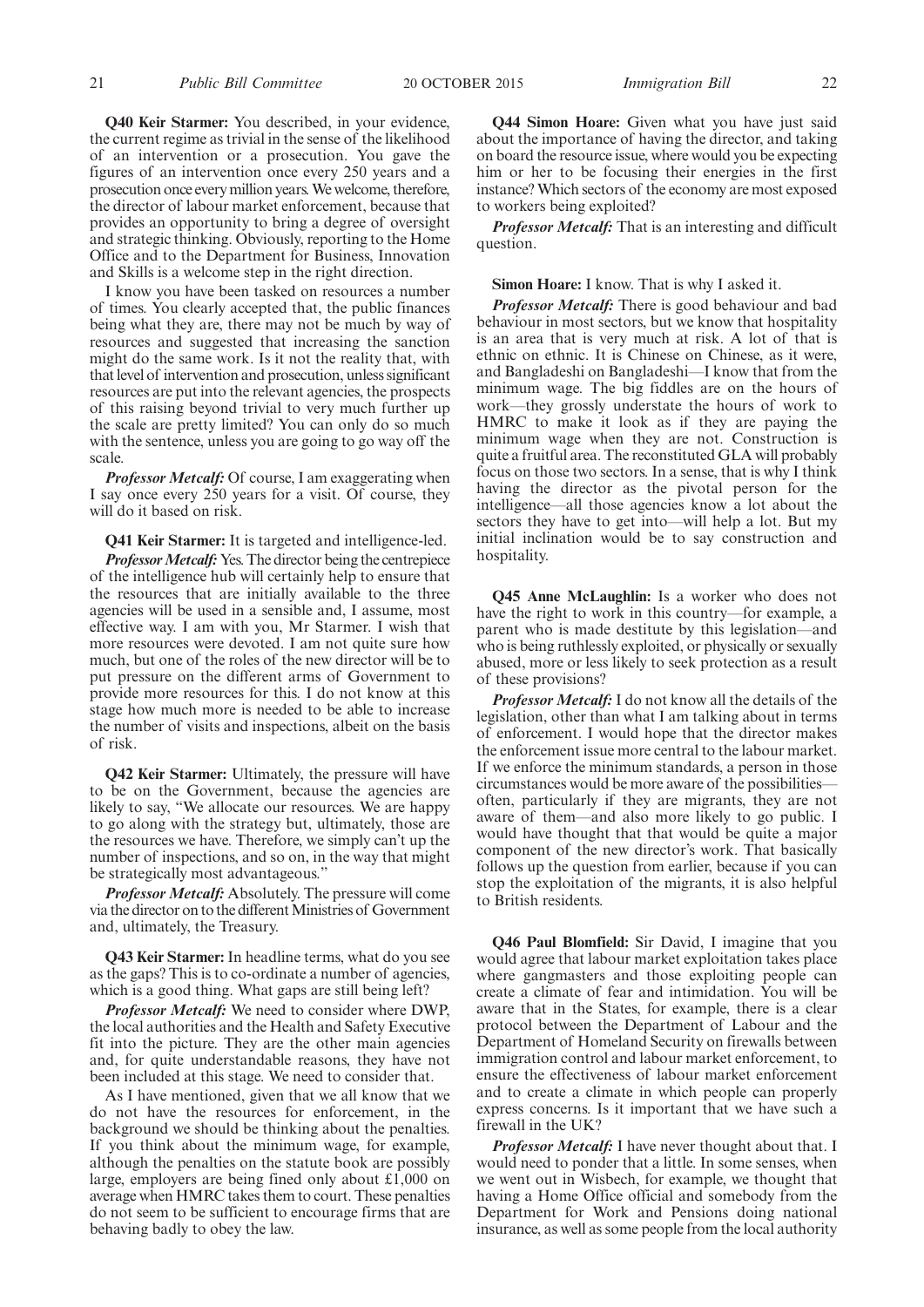and a community policeman from Latvia who spoke Latvian—the issue was about Latvians—made for a very strong enforcement team. So I am not sure, on the ground, when you do major inspections like this, that the firewall would be completely helpful, but I have not thought through the issue. I understand what you are saying in terms of the machinery of Government, but I can see that, on the ground, it would actually be quite helpful to have the different bodies.

**Q47 Paul Blomfield:** Are you not concerned that those who are being exploited might be less willing to talk about their exploitation if they felt that that threatened their immigration status?

*Professor Metcalf:* No. I think that that would be the case. I mean, by and large, when we were dealing with this, we were dealing with A8 countries. But in terms of threatening immigration status, we do not want people to be exploited, but if their immigration status is that they should not be here, well, they should not be here.

**The Chair:** Time is again catching us out, so I think this will be the last question. Mims Davies.

**Q48 Mims Davies** (Eastleigh) (Con): You mentioned the construction and hospitality industries, in particular, as areas of illegal working—

*Professor Metcalf:* No, I did not say "illegal".

**Mims Davies:** Sorry if I misunderstood that—areas where there might be more exploitation. I am just wondering about the causes. Is that about a skills gap, or is it just pure exploitation?

*Professor Metcalf:* A lot of it is because those sectors have very low levels of unionisation, for example. Unions have costs and benefits, but one of the things they do is to try to enforce proper minimum standards. A lot of the work in construction is done on projects; in hospitality, there are so many workplaces that is possible for the employer to be almost never on the radar. There is a combination of reasons why those sectors are prone to commit exploitation and, to use your word, to do things that are basically illegal, certainly in terms of the minimum wage. If you were to go into Chinatown and check the immigration status of the people there and the way in which wages and hours are calculated on their payslips—to the extent that any of them have payslips—you would find huge possibilities for enforcement.

**The Chair:** I am afraid that that brings us to the end of the time allocated for the Committee to ask questions. Thank you, Sir David. You have been an excellent witness.

#### **Examination of Witnesses**

*Kevin Green, John Miley and Caroline Robinson gave evidence.*

#### 10.46 am

**Q49 The Chair:** We will now hear oral evidence from the Recruitment and Employment Confederation, the National Association of Licensing and Enforcement Officers, and Focus on Labour Exploitation. For this session, we only have until 11.25 am. I warn the witnesses not to be surprised if the Minister asks questions, because he is allowed to do that in this session. Will the witnesses please introduce themselves?

*Kevin Green:* I am Kevin Green, chief executive of the Recruitment and Employment Confederation.

*Caroline Robinson:* Caroline Robinson, director of policy at Focus on Labour Exploitation.

*John Miley:* John Miley, the national chair of the National Association of Licensing and Enforcement Officers and also licensing manager at Broxtowe Borough Council in Nottinghamshire.

**Q50 Keir Starmer:** May I begin with the illegal working offences in the Bill, in particular the extension of an offence to employees as well as employers, and ask the panel how they think that will impact on the power relationship between an exploiting employer and exploited employees? Secondly, do the panel think it will have any impact on the confidence of employees to come forward? If criminal cases are to be brought, it is very important that those affected come forward and give an account, and possibly give evidence. Thirdly, do the panel think that there is any evidence that the employee offence is needed, given the other offences that are already in existence? Caroline Robinson, I think you particularly expressed some views on this.

*Caroline Robinson:* At FLEX, we think that the offence of illegal working is extremely dangerous, for three reasons. They relate to modern slavery, in particular, which is a key focus for our organisation and a major focus of this Government, who have set out to be a world leader in tackling modern slavery.

First, we think that people will be fearful of coming forward to be referred into the UK national referral mechanism as victims of trafficking. Only last week, we were working with a victim of trafficking who is currently in a situation of trafficking in the cleaning sector, but who has an undocumented status and is very fearful of coming into the national referral mechanism. The NRM provides 45 days' support for victims of trafficking and a potential positive conclusive grounds decision that that person has been trafficked. If, however, they are unlucky and not found to be a victim of trafficking, for whatever reason—people are extremely fearful of that now, under this offence, they might face 51 weeks in prison. That is the first reason.

The second reason is that we know that traffickers use the threat of deportation, removal and reporting to immigration officials in order to abuse and exploit workers. We are extremely worried about this offence, which you stated yourself is an addition to existing offences that people who have overstayed or entered the country undocumented would already face penalties for under the Immigration and Asylum Act. This offence, which serves a public relations function in terms of intensifying the hostility towards migrants, will be used by exploiters to intensify that hostility, to ensure that people remain in situations of exploitation and to threaten people with removal. We heard about a situation in the fishing industry recently in which a man was being abused and was living in extremely dangerous conditions. When he asked to have better conditions and living standards, the skipper called the Home Office, took him to port and reported him for removal. The conditions that people are living in and under which people are exploited are very much related to their immigration fears.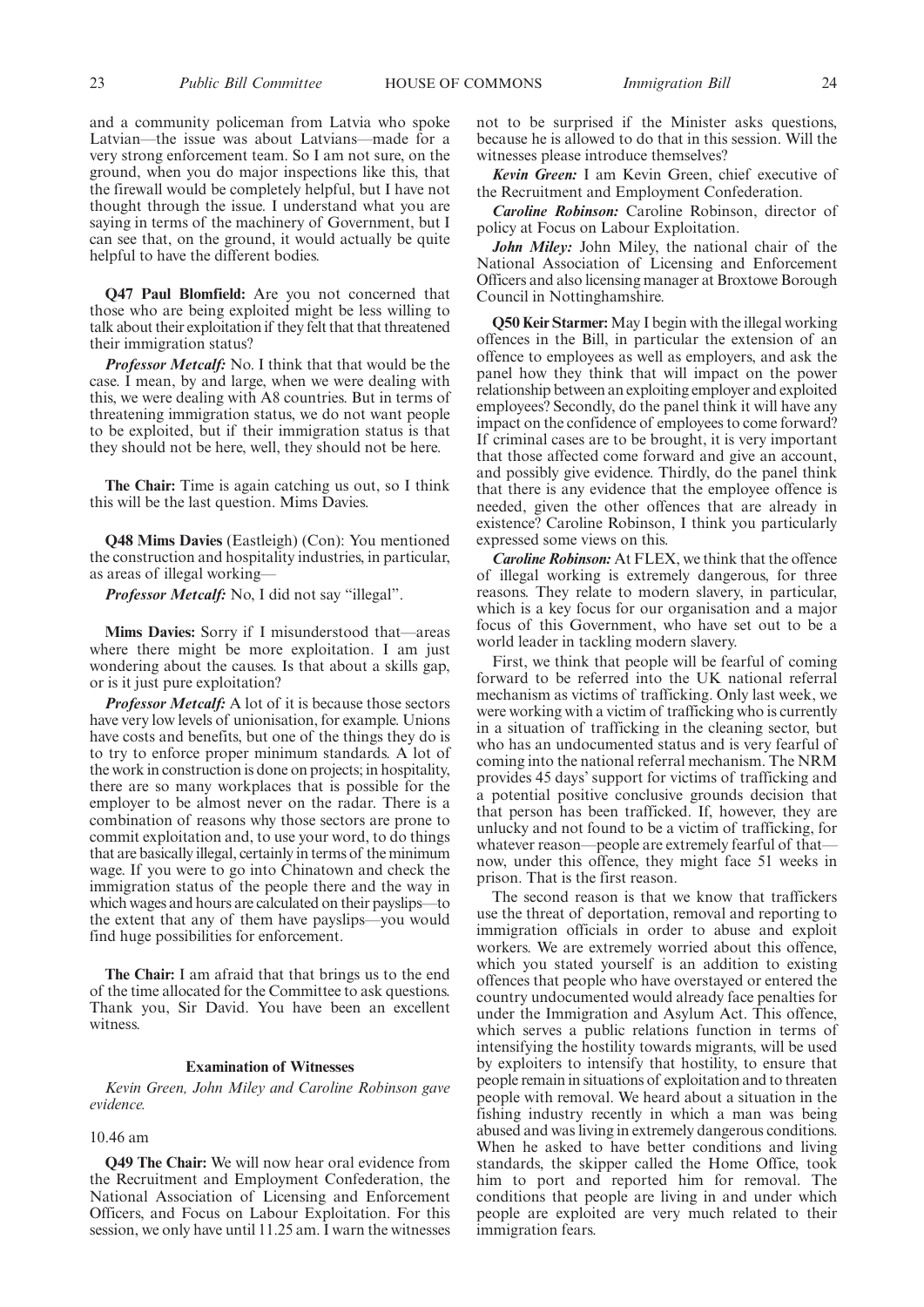The third reason is something that was raised a lot on Second Reading, namely the criminalisation of trafficked persons. Although the Home Secretary set out the statutory defence, which is in the Modern Slavery Act 2015, it is quite narrow in its terms. The schedules exclude a number of offences for the victims of trafficking, such as aggravated criminal damage, but if I was to leave the building in which I was held I would no longer be covered by the statutory defence in the Modern Slavery Act.

We also know that people are in different types of situation in the UK. I was interviewing trafficked persons on Friday, and a woman I spoke to, who was in the national referral mechanism, was exploited when she first came to the UK. She then managed to escape that exploitative situation on her own, and entered into various undocumented working relationships.What would the situation be in relation to her? What would it be in relation to someone who was in an undocumented working relationship when they first entered the UK and was then exploited? How does this relate? We have a number of questions in relation to that and are deeply concerned. Given that, as you said, there are offences that relate to undocumented workers already, we think the measures are entirely unnecessary and very dangerous.

**The Chair:** Rebecca Harris wants to come in on that point.

**Q51 Rebecca Harris:** We know migrants are quite knowledgeable—they are good about communication and about the details—so do you think that the knowledge that working in Britain would be illegal and a criminal offence might deter people and make it less likely that they would allow themselves to be trafficked in the first place? With that knowledge, they are less likely to come to this country.

*Caroline Robinson:* The question of whether migrants are knowledgeable about the different offence structures in the UK is an interesting one. I think a lot of myths circulate. There is a perception of marginalisation and that people are not on a par with British citizens in terms of rights. As for individual offences, and the fact that this offence is 51 weeks but the offence under the Immigration and Asylum Act is six months, I do not think that people are aware of that distinction. When you talk about imprisonment versus removal, there is certainly a fear of imprisonment among the trafficked persons that I talk to, and a real fear of officials. However, in terms of the level of detail, and this extra detail when going to countries outside the EEA area, and how that would have an impact, I think there is a distinction—

**Q52 Rebecca Harris:** You do not think that it might make people less vulnerable to being trafficked if they knew in advance that this was the legal situation in Britain?

*Caroline Robinson:* I have been working on the field of human trafficking for 11 years now. At international policy forums, the first thing that Governments are prepared to do is put money into awareness raising and huge prevention campaigns. This Government put £2 million into a widespread awareness campaign about the modern slavery hotline, which was great, and about modern slavery. A lot of effort goes into awareness raising about the threats and the dangers that people face, yet they still come.

**Q53 The Chair:** For clarity for the Committee, will the witness define what she means by trafficking? I thought trafficking meant people who were not aware and were tricked.What is your understanding of trafficking?

*Caroline Robinson:* Trafficking as defined in the UN human trafficking protocol involves the act, the means and the purpose, the act being to recruit, transfer or move someone into a situation, the means being to coerce, threaten or deceive and the purpose being exploitation of various forms. The act also includes harbouring, which is the retention of someone in a situation, so we and many eminent international legal scholars understand trafficking to mean when someone is held—through coercion, threat, deception—in a situation of exploitation. For our intents, and formanyGovernments, although not the English Government, trafficking is not a question of movement but of holding someone in that situation, and therefore trafficking could be a situation, as described on Channel 4 news last night, of Romanian workers held in an apple packing factory through threat, coercion and exploitation—not moved into the UK, but held in a harbouring situation, as set out in the UN human trafficking protocol.

**The Chair:** That is very helpful. Rebecca Harris, did you have anything more to say on this?

#### **Rebecca Harris:** No.

**The Chair:** We will go back to Keir Starmer, but I would like to hear from the other two witnesses as well.

**Q54 Keir Starmer:**Can I go to the flipside of enforcement and look at protection? The role of the director of labour market enforcement has been widely welcomed, and rightly so. Most discussion so far has been about enforcement. Do the witnesses have views on the protective role of the director and whether the remit is wide enough?

*Kevin Green:* We certainly welcome the role. We think it will add value in terms of the whole data gathering co-ordination across Government. In terms of its role in protecting vulnerable adults, that is dependent on the resource and the way that it actually functions in reality. For us, extending the remit of the GLA in terms of it being able to investigate exploitation is important. That is welcome. I know that that is part of the consultation. Again, going to the last point, you have to be very careful about any kind of regulation for the victims of these offences, because a lot of the stuff that we see is criminal activity. A lot of legitimate businesses and recruitment agencies are infiltrated. Often, it is dependent on an individual worker being quite brave—being a whistleblower and flagging this up so that authority can be brought in. We need to be very careful that we do not demonise the people who are in vulnerable positions.

We welcome the development. We think it will move things forward. The level of protection is much more about the level of resource available across the breadth of activity that it will cover.

*Caroline Robinson:* I share that view about protection being linked to resources. We advocated strongly during the Modern Slavery Bill's progress through Parliament for expanded remit and resources for the Gangmasters Licensing Authority and for an overarching labour market focus on inspection and enforcement.We welcomed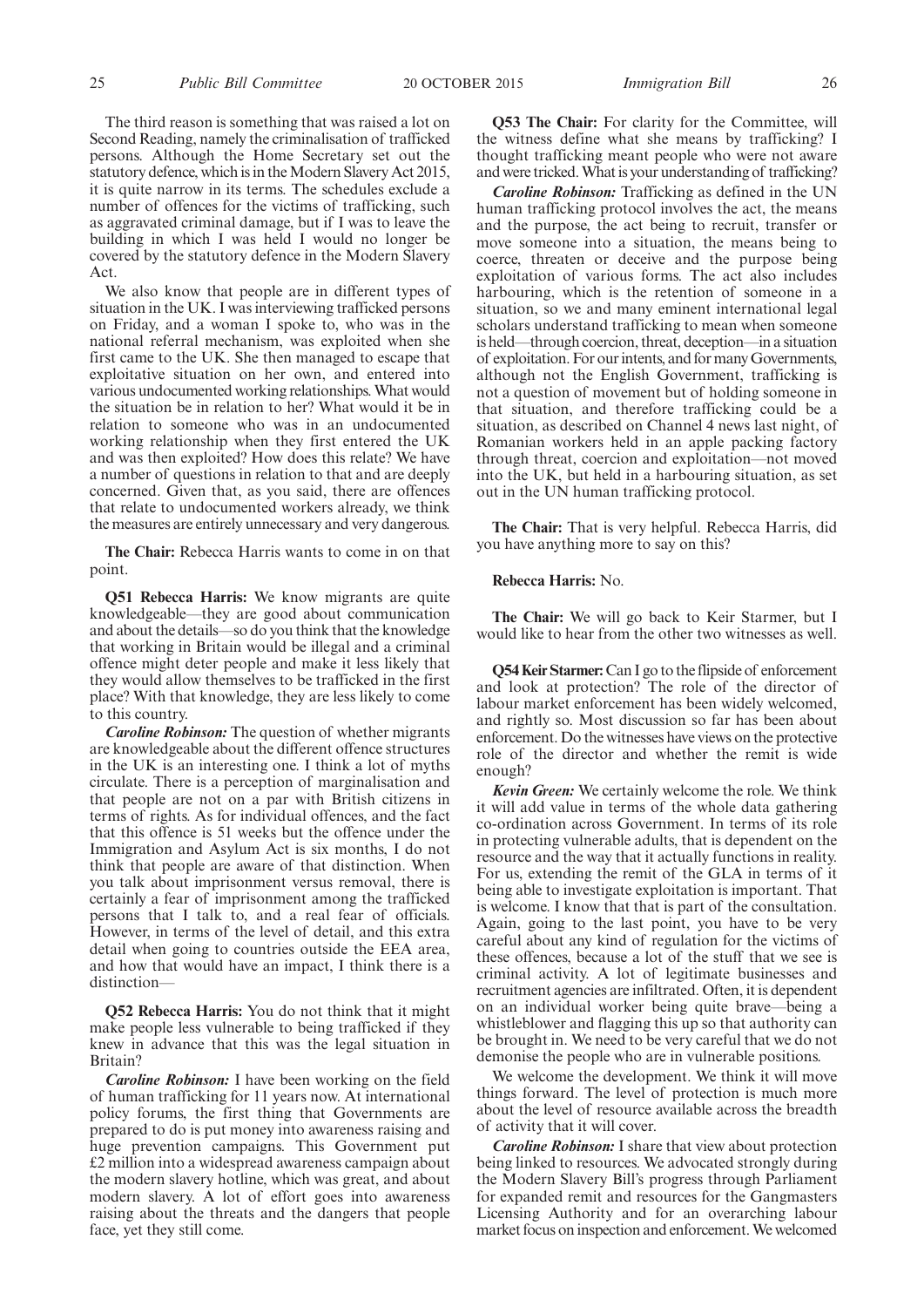the Prime Minister's announcement on 21 May, and the measures in the Immigration Bill go some way to address that.

The point about the protective purpose of the director is very important. For us, the core purpose of that role should be the protection of vulnerable workers and the prevention of exploitation. That has been at the centre of the work of the Gangmasters Licensing Authority and has been part of its success. That authority, as we know, operates on a limited budget, so the resources are also of critical importance. On the role of the director of labour market enforcement and the labour market enforcement strategy, what most concerns us is the power of the director to hold control of the budgets, governance of those labour inspectorates and shifting budgets according to the strategy.

We know that the Gangmasters Licensing Authority is extremely stretched in its current remit and has done a great deal to ensure a level playing field in those core sectors in which it operates. If it is to be shifted into other sectors, we believe that the good work it has done in the existing sectors is under grave threat. This overarching role is a good thing, but it requires extra resources if any changes are to be made, and it definitely needs to have, as the core purpose of that role, the protection of workers and the prevention of exploitation.

*John Miley:* The ability of the agency to get involved in enforcement workers' licensing is welcome. It will cut corners—that is not the right phrase. It will remove barriers for them in respect of enforcement. Currently they have to await police action for the licensing authority to attend. To be able to be a responsible authority—to be a responsible body under the Licensing Act 2003—will certainly improve that status for them.

**Q55 Craig Whittaker:** Caroline, I want to come back to you and the answer you gave to my colleague earlier. You said that you were not sure that illegal immigrants are aware of the rules and regulations around countries. Most people in the UK know that when you go abroad there is a huge perception in the wide world that Britain is a light touch.

I grew up in Australia and the children of a lot of my friends I grew up with have come to the UK and know full well that they can overstay their visas without too much hassle. We have 100,000 students who overstay their visa requirements. There are also the heritage cases we know about, and the traditional open-door policy. How can you say that you are not sure whether somebody coming to this country with the intention of being an illegal immigrant is not aware of the rules and regulations?

*Caroline Robinson:* I was talking about specific rules and regulations and whether the distinction between six months and 51 weeks would be transferred to someone in a village in Nigeria, for example. I am not sure that I agree about the light touch. Your case about Australia is interesting. I once arrived in India without a visa and the Indian officials allowed me to leave my passport at the airport and spend my time in India, and then to return and leave.

**Q56 Craig Whittaker:** We are not talking about India, we are talking about the United Kingdom and what has traditionally happened in this country. The general

perception, throughout the world, not just Australia, is that we have traditionally been a light touch. That is among people who come and go just for holiday visas, for example. If you intend to come here as an illegal immigrant, surely you will have the knowledge that you can get away with far more than people who do not intend to do that in the first place.

*Caroline Robinson:* What I was suggesting was that it is quite a different situation for people from different countries. If you are on a holiday visa and are Australian and overstay, potentially that is a little bit different from arriving here from a country such as Nigeria and overstaying. The situation and the response might be different. That is part of what I was suggesting.

**Q57 Craig Whittaker:** You do not think that the UK has been a light touch, then.

*Caroline Robinson:* We have had a raft of immigration legislation over many years, with controls and responses. I am not sure whether that means that people think the more immigration legislation that we have, the more of a light touch people perceive us to be. Then perhaps there is a problem with the legislation, I do not know.

**Q58 Sarah Champion:**Leading on from Mr Whittaker's question, do any of the panel believe that clause 8, the offence of illegal working, will have any impact on people illegally coming to this country?

*John Miley:* I am not sure. In terms of licensing, I am not sure there would be any particular effect at all, I have to say. I am not sure that there is a major problem in licensed premises; maybe more so in late-night takeaways and off-licences. I do not perceive that to affect it at all.

**Q59 Sarah Champion:** Does anyone on the panel think that clause 8 will prevent illegal workers coming into the country?

*Caroline Robinson:* What we think will prevent people from working here undocumented is to reduce the demand for undocumented workers. To do that, we require enforcement of labour standards across the board. To be clear, the demand for undocumented workers is not because employers prefer undocumented over documented workers; it is because they cannot pay documented workers below minimum wage as easily as they can undocumented workers. They still try, and as I mentioned, Channel 4's investigation last night showed Romanian workers being paid below minimum wage and being treated in substandard conditions, because they were under the perception that they were not entitled to the same rights as British citizens.

We know that 78% of those exploited for their labour are, in fact, documented in the UK. So the reduction in demand for undocumented labour through the enforcement of labour standards by this director of labour market enforcement is welcome, but to do that we need a labour inspectorate that is level with other labour inspectorates across the EU. To have just 0.8 inspectors per 100,000 workers at the moment leaves us quite open to abuse. We just heard from the Migration Advisory Committee, which said in its report last year on low-skilled migration that there is just one inspection by the HMRC national minimum wage inspectorate per 250 years for employers.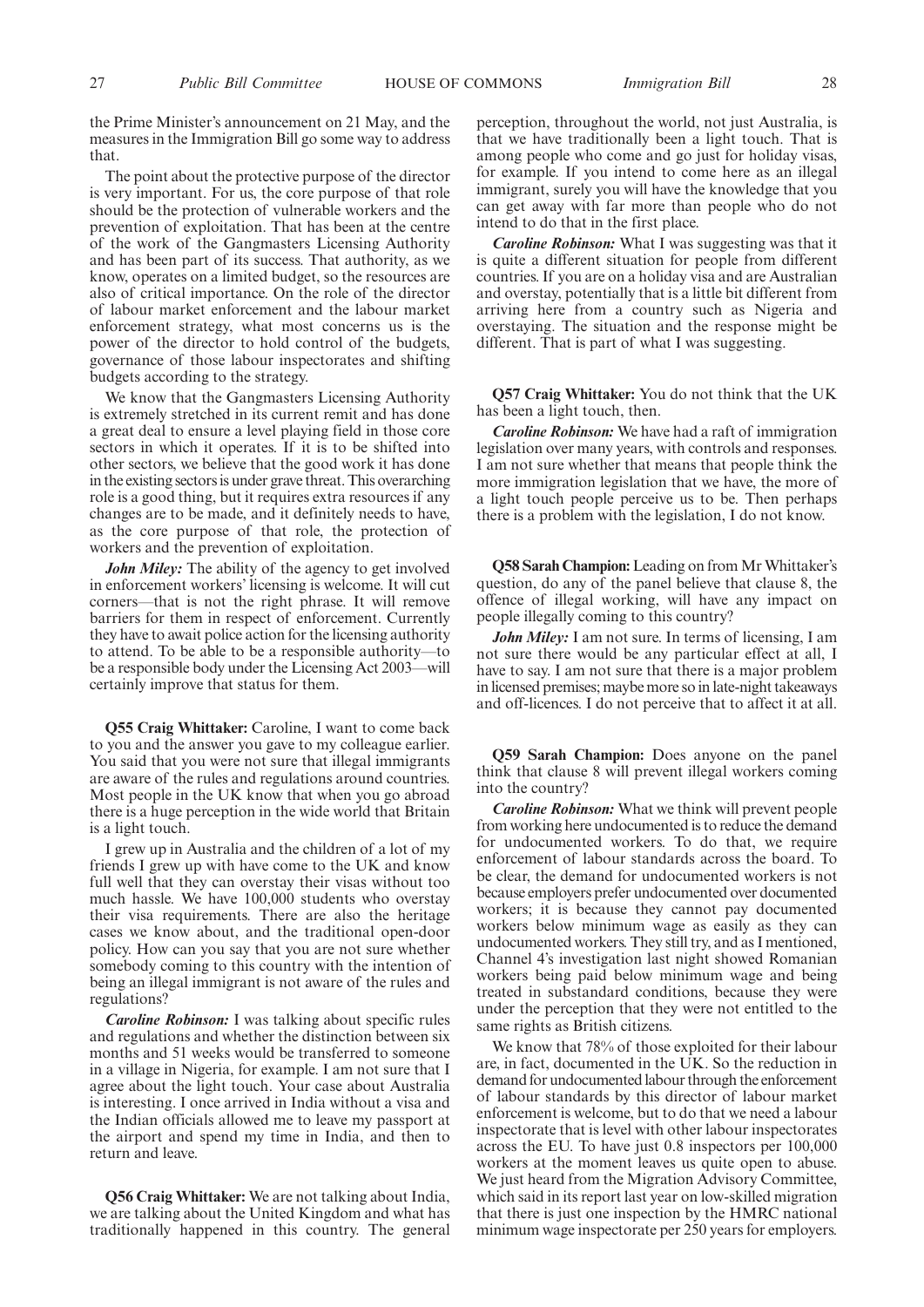The frequency of inspections is certainly an incentive for employers to employ undocumented workers, as the fear of being caught is low.

**Q60 Sarah Champion:** My personal feeling is that clause 8 is a show pony for the *Daily Mail.* It will not actually make any difference to people coming into the country to work illegally. However, what is your opinion of clause 9? Do you think that it goes far enough to put the onus on employers to not employ people illegally and not exploit workers?

*Kevin Green:* I gave evidence to the Modern Slavery Bill Committee when that legislation was going through. One thing that is quite important is that large businesses manage their supply chains effectively and are held to account. We recognise that there was some movement towards that in the legislation, and the anti-slavery commissioner clearly has a remit to look at that. We do not think that that has gone far enough. We think that large employers, such as supermarkets, need to be very aware of what is happening throughout their supply chain and should be held to account. That is much more likely to deliver results, along with strong enforcement, than creating more legislation and regulation that is not enforced.

**Q61 Sarah Champion:** Specifically, previous witnesses have spoken about takeaways and the construction industry, which would be small employers. Does clause 9 go far enough to prevent that exploitation?

*Kevin Green:* It is helpful, but I am not sure that it goes far enough. Think about how the supply chain works for the construction industry, with multiple small organisations working into a large developer. Hold the large developer to account, make them accountable for what activity happens in their supply chain, and I think you will drive out a lot of the bad practice that we are hearing about.

**Q62 Sarah Champion:** Mr Miley, as a licensing officer, does this give you enough to go on to stop illegal practice, or would you like to see more in there?

*John Miley:* I think it helps. I am quite keen to ensure that the licensing authorities are not given some sort of role in this in respect of being responsible. If we are making checks on certain documentation, I do not want us to be part of the problem. If something happens and we miss a check, we do not want to be responsible for it. It is important that owners and employers are responsible. It certainly gives the enforcement agencies the opportunity to take proper action against them.

**Q63 Byron Davies:** Caroline, you mentioned the extent of harbouring. You talked about the Romanian case on Channel 4. What is the extent of this, and what is the evidence?

*Caroline Robinson:* Of people being harboured in situations of exploitation?

#### **Byron Davies:** Yes.

*Caroline Robinson:* The evidence from the National Crime Agency statistics shows the range and scale of the exploitation referred into the national referral mechanism. The scientific adviser's report to the Home Office was published last year, and estimated that there are 13,000 victims of modern slavery in the UK. If we go by the NRM stats, one third of those would be victims of labour exploitation—about 4,300 victims of labour exploitation in the UK. Those are the statistics.

**Q64 Byron Davies:** What would your definition of harbouring be, out of interest?

*Caroline Robinson:* Harbouring was placed on the UN human trafficking protocol by the Americans at the time of the travaux préparatoires to the protocol. It was based on the definition of harbouring in US domestic law, which is about retaining individuals in a situation keeping people in a situation and harbouring in the same situation.

**Q65 Paul Blomfield:** I am keen to ensure that we learn from other countries, and I am interested to know what the panel thinks we can learn from them about effective labour market enforcement. In particular, I am interested in the line of questioning that I was pursuing earlier, which was about the relationship between immigration officers and labour market enforcement regimes. For example, in the States there are clear firewalls, which the Americans think enhance effective labour market enforcement.

*John Miley:* I have no view on that, I am afraid.

*Caroline Robinson:* FLEX has just conducted a review of other countries' labour inspection frameworks, and we have also been looking at research; we have been conducting research as part of a pan-European project on improved identification of victims of modern slavery. That research in particular showed an interesting finding in the Netherlands, which we had previously held up as a great example of labour inspection; it has a very large labour inspectorate and has conducted work in this area in the past. However, the victims of trafficking we spoke to there said that the confused mandate of the SZW inspectorate caused problems on the ground, so that they were unwilling to come forward. That is because the inspectorate serves two functions: one, to identify undocumented workers; and, two, to identify exploitation.

The concern in our research then was that the people we had spoken to had not come forward to be identified by inspectors at the time of inspection, because of the overlap they saw between the inspectorate and the aliens police, which often conduct joint investigations; and the inspectorate has an overlapping mandate.

We are also concerned that where this overlapping mandate exists, it is quite hard to look for two things at the same time. We have our own example of that in the UK. We have the case R *v*. Khan, Khan and Khan, from 2010, about nine men who were held in in a restaurant by the Khan family in a situation of trafficking for labour exploitation. Those men were there for four years in situations of exploitation before they were discovered and before those perpetrators were convicted of trafficking. During that time, the judge's report from the court said, there were regular inspections by Home Office officials. So the documents were in order, but the labour exploitation was not; those people were being held and trafficked for labour exploitation, yet regular Home Office inspections identified nothing. Eventually, they were able to seek help from family members or friends to leave that situation.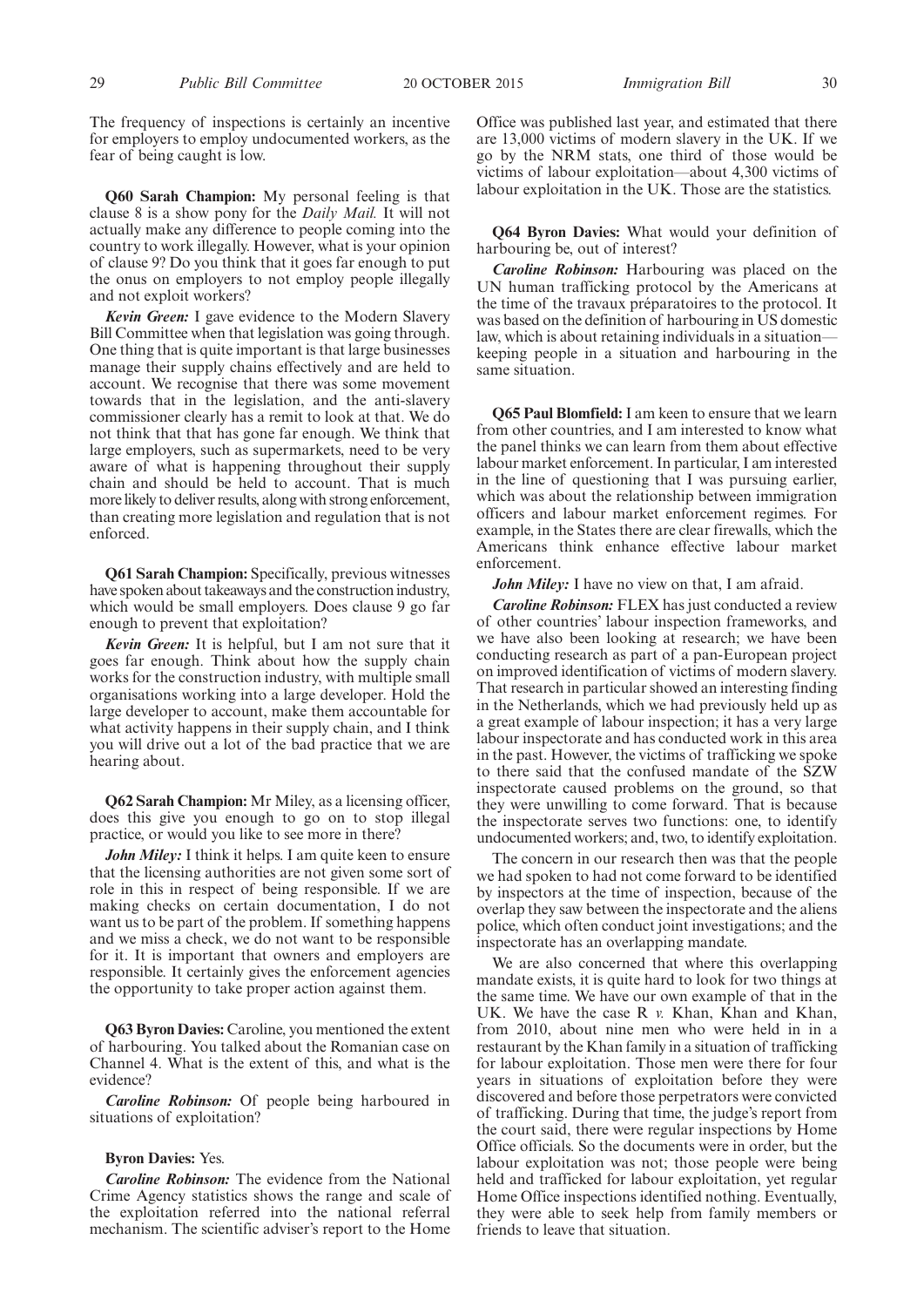*Kevin Green:* Our take on it is that we are part of a global organisation of recruitment businesses called Staffing Industry Analysts. We recognise the need for strong labour enforcement, and there are lots of examples of where it works well.

One area that we would certainly flag up, and where we need to be careful, is in putting too much of an onus on business to address this issue through some kind of licensing regime. We have looked internationally and we cannot find any example of where we think this adds a huge amount of value. We think that a lot of this activity is about criminal activity, where people are trafficked and in forced labour.

We are very clear that the role is, first, to hold large organisations to account, as I have already talked about, through supply chain management, and, secondly, to have a strong inspectorate, which has the resources to investigate and bring people to bear, rather than creating a huge bureaucracy for a lot of legitimate businesses, where there is more responsibility to produce evidence, and which would add cost and complexity to legitimate businesses. What we are really doing here is trying to find the people who are undertaking this activity of forced labour and human trafficking.

**The Chair:** I am aware that time is getting on, and I also have quite a few Members who still want to ask questions. Undoubtedly, we could talk for a long time about the trafficking issue, but we will move on.

Minister, would you like to ask a question?

**Q66 James Brokenshire:** I want to ask Mr Miley, who has expertise and experience in licensing, how he thinks the powers contemplated in the Bill could strengthen existing enforcement around standards in the licensing process, and who should be holding licences. Also, I would like to know about his experience of using closure notices, and some of those short-term measures that are currently reflected in licensing legislation and are now being contemplated in a broader sphere.

*John Miley:* To answer the last question first, my authority has had no particular experience of using a closure notice. We have come close to it, but we tend to try to negotiate issues out before such things has happen. It is good that the proposals reflect the current practices under the Licensing Act 2003, which will make life a lot easier for licensing authorities to utilise the situation. There is the potential for reviews of a premise's licence if a closure notice is actually turned into a closure order, which would be quite useful.

As for general enforcement, it is difficult to quantify the real issues relating to illegal working in licensed premises. As I said before, there is the possibility that that happens in late-night refreshment houses. In ordinary licensed premises, such as public houses and restaurants, that does not tend to be the case. It also seems that the national fraud initiative has not discovered much in the way of that in the past year. It has found more in the taxi trade, which I understand will be dealt with later in an amendment to the Bill.

The Bill will give the immigration agency the ability to undertake risk-based inspections and actions without needing to get the police involved, which happens currently. I am unsure whether it will improve standards. I suspect that if people can get away with it, they will continue until they are caught. An example then needs to be made and the employer needs to be properly castigated.

**Q67 James Brokenshire:** Do you have any comments on intelligence sharing and joint working with other agencies to support the work of local authorities?

*John Miley:* It is to be commended. Generally speaking, licensing authorities do not work in silos. They work in the broader scheme of things, and work with the police and the Security Industry Authority and more generally with immigration. Good work is currently going on in quite a lot of cases. We do an awful lot of partnership working. In fact, it is one of the cornerstones of the licensing procedures that we consult and gather information among ourselves. In Nottinghamshire, all the responsible authorities meet every six weeks. That will include the immigration authority when the Bill is passed. It is a useful evidence and information gathering and sharing process.

**Q68 Kelly Tolhurst** (Rochester and Strood) (Con): I want to explore a little more around employers who are repeat offenders. I have witnessed examples of activity from smaller businesses that have caused concern. Does clause 9 go far enough to prevent such businesses, once caught, from doing it again? Is it enough to stop people who have already caused concern for agencies?

John Miley: In terms of licensing, if enforcement action is taken and it goes to its full conclusion, there is the possibility of closing the premises down. That is quite a strong penalty, so it would potentially have the effect of stopping it.

*Kevin Green:* Certainly, in terms of the recruitment industry, the conduct regulations and the enforcement in BIS are pretty clear. If people are found guilty, they can be struck off or prosecuted. We actually see few examples of repeat offences.

**Q69 Kelly Tolhurst:** I have been made aware that fines sometimes—

*Kevin Green:* In relation to what example? I am not quite sure what we are talking about.

**Q70 Kelly Tolhurst:** Undocumented workers. It has not always reached a full conclusion, so there has perhaps been a view that the penalties are not stiff enough. That is why I am interested to know whether this measure is enough finally to stop people taking those decisions and using undocumented workers.

*Kevin Green:* My take is that we have to be very careful. There are lots of businesses, and we look at national minimum wage breaches. There are only two cases that have involved recruiters, and they were just miscalculations. Such businesses should be held to account to make sure that they put it right, and then we move on. There is a difference in holding businesses to account. Sometimes small businesses without the resource might make mistakes, and we still need to hold them to account. There is lots of regulation already in place to do that. I think some clarity about that and resource for enforcement are important, but that is very different from somebody who is actually bringing people, harbouring people—what I would call human trafficking. That is criminal activity, and we need strong clarity about the potential punishment, the right level of resource and the right level of intelligence gathering across the different agencies, where this is moving in the right direction.